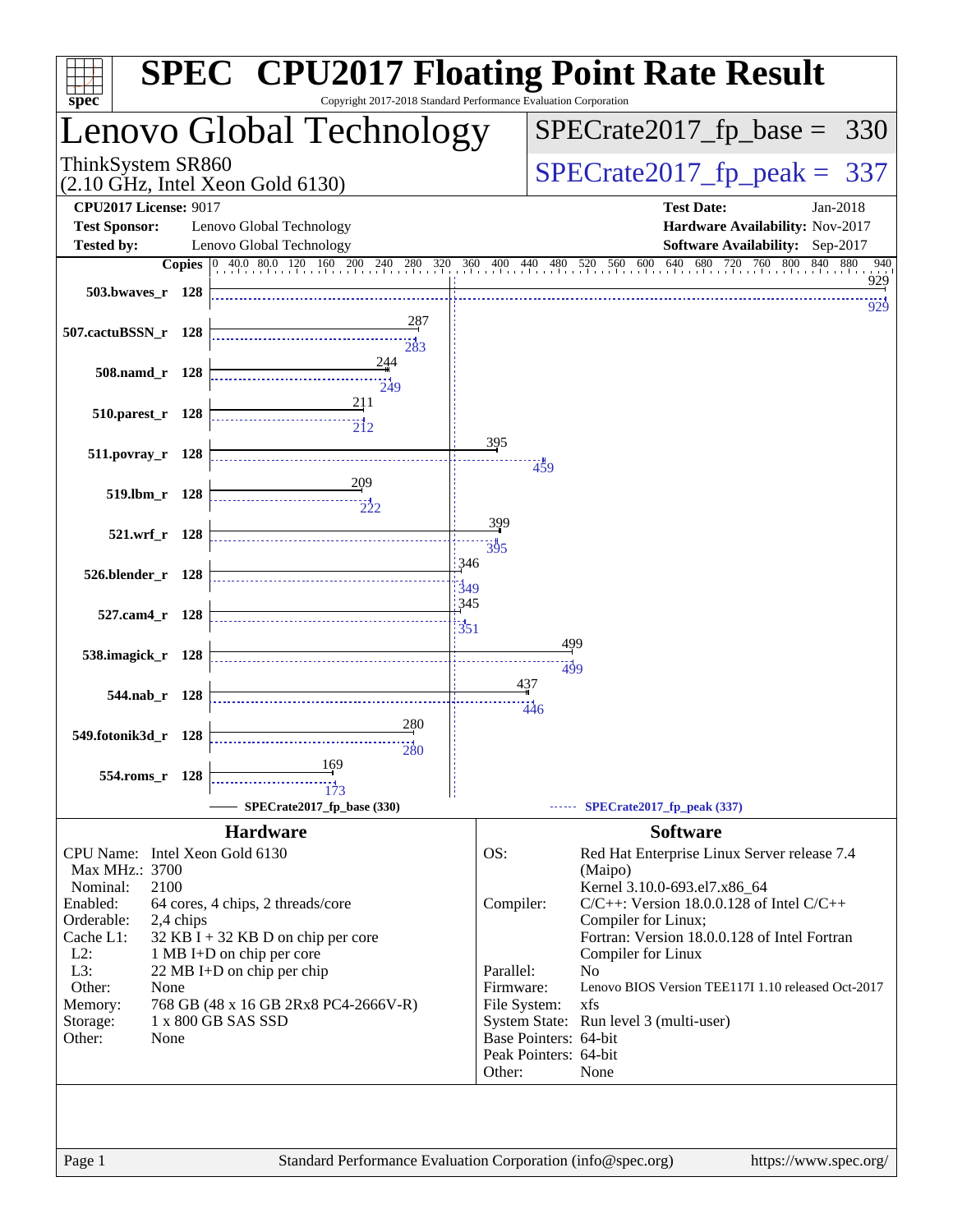

### Lenovo Global Technology

(2.10 GHz, Intel Xeon Gold 6130)

 $SPECTate2017_fp\_peak = 337$ [SPECrate2017\\_fp\\_base =](http://www.spec.org/auto/cpu2017/Docs/result-fields.html#SPECrate2017fpbase) 330

**[Test Sponsor:](http://www.spec.org/auto/cpu2017/Docs/result-fields.html#TestSponsor)** Lenovo Global Technology **[Hardware Availability:](http://www.spec.org/auto/cpu2017/Docs/result-fields.html#HardwareAvailability)** Nov-2017 **[Tested by:](http://www.spec.org/auto/cpu2017/Docs/result-fields.html#Testedby)** Lenovo Global Technology **[Software Availability:](http://www.spec.org/auto/cpu2017/Docs/result-fields.html#SoftwareAvailability)** Sep-2017

**[CPU2017 License:](http://www.spec.org/auto/cpu2017/Docs/result-fields.html#CPU2017License)** 9017 **[Test Date:](http://www.spec.org/auto/cpu2017/Docs/result-fields.html#TestDate)** Jan-2018

#### **[Results Table](http://www.spec.org/auto/cpu2017/Docs/result-fields.html#ResultsTable)**

|                          | <b>Base</b>   |                |       |                | <b>Peak</b> |                |       |               |                |              |                |              |                |              |
|--------------------------|---------------|----------------|-------|----------------|-------------|----------------|-------|---------------|----------------|--------------|----------------|--------------|----------------|--------------|
| <b>Benchmark</b>         | <b>Copies</b> | <b>Seconds</b> | Ratio | <b>Seconds</b> | Ratio       | <b>Seconds</b> | Ratio | <b>Copies</b> | <b>Seconds</b> | <b>Ratio</b> | <b>Seconds</b> | <b>Ratio</b> | <b>Seconds</b> | <b>Ratio</b> |
| 503.bwayes_r             | 128           | 1382           | 929   | 1381           | 929         | 1382           | 929   | 128           | 1381           | 929          | 1381           | 929          | 1379           | 931          |
| 507.cactuBSSN r          | 128           | 564            | 287   | 564            | 287         | 565            | 287   | 128           | 572            | 283          | 572            | 283          | 572            | 283          |
| $508$ .namd $r$          | 128           | 501            | 242   | 498            | 244         | 493            | 246   | 128           | 489            | 249          | 488            | 249          | 488            | 249          |
| 510.parest_r             | 128           | 1584           | 211   | 1584           | 211         | 1588           | 211   | 128           | 1582           | 212          | 1578           | 212          | 1584           | 211          |
| 511.povray_r             | 128           | 755            | 396   | 758            | 394         | 756            | 395   | 128           | 648            | 461          | 652            | 458          | 651            | 459          |
| 519.1bm r                | 128           | 644            | 209   | 646            | 209         | 644            | 209   | 128           | 608            | 222          | 611            | 221          | 609            | 222          |
| $521$ .wrf r             | 128           | 719            | 399   | 720            | 398         | 717            | 400   | 128           | 725            | 395          | 725            | 396          | 728            | 394          |
| 526.blender r            | 128           | 564            | 346   | 564            | 346         | 564            | 346   | 128           | 559            | 349          | 559            | 349          | 559            | 349          |
| $527.cam4_r$             | 128           | 649            | 345   | 649            | 345         | 649            | 345   | 128           | 637            | 351          | 638            | 351          | 637            | 351          |
| 538.imagick_r            | 128           | 638            | 499   | 638            | 499         | 638            | 499   | 128           | 637            | 499          | 638            | 499          | 638            | <u>499</u>   |
| 544.nab r                | 128           | 494            | 436   | 493            | 437         | 491            | 438   | 128           | 484            | 445          | 483            | 446          | 484            | 446          |
| 549.fotonik3d r          | 128           | 1781           | 280   | 1779           | 280         | 1776           | 281   | 128           | 1778           | 281          | 1781           | 280          | 1780           | 280          |
| $554$ .roms $r$          | 128           | 1204           | 169   | 1199           | 170         | 1203           | 169   | 128           | 1179           | 173          | 1178           | 173          | 1173           | 173          |
| $SPECrate2017$ fp base = |               |                | 330   |                |             |                |       |               |                |              |                |              |                |              |

**[SPECrate2017\\_fp\\_peak =](http://www.spec.org/auto/cpu2017/Docs/result-fields.html#SPECrate2017fppeak) 337**

Results appear in the [order in which they were run](http://www.spec.org/auto/cpu2017/Docs/result-fields.html#RunOrder). Bold underlined text [indicates a median measurement](http://www.spec.org/auto/cpu2017/Docs/result-fields.html#Median).

#### **[Submit Notes](http://www.spec.org/auto/cpu2017/Docs/result-fields.html#SubmitNotes)**

 The numactl mechanism was used to bind copies to processors. The config file option 'submit' was used to generate numactl commands to bind each copy to a specific processor. For details, please see the config file.

#### **[Operating System Notes](http://www.spec.org/auto/cpu2017/Docs/result-fields.html#OperatingSystemNotes)**

Stack size set to unlimited using "ulimit -s unlimited"

#### **[General Notes](http://www.spec.org/auto/cpu2017/Docs/result-fields.html#GeneralNotes)**

Environment variables set by runcpu before the start of the run: LD\_LIBRARY\_PATH = "/home/cpu2017.1.0.2.ic18.0/lib/ia32:/home/cpu2017.1.0.2.ic18.0/lib/intel64" LD\_LIBRARY\_PATH = "\$LD\_LIBRARY\_PATH:/home/cpu2017.1.0.2.ic18.0/je5.0.1-32:/home/cpu2017.1.0.2.ic18.0/je5.0.1-64" Binaries compiled on a system with 1x Intel Core i7-4790 CPU + 32GB RAM memory using Redhat Enterprise Linux 7.4 Transparent Huge Pages enabled by default Prior to runcpu invocation Filesystem page cache synced and cleared with: sync; echo 3> /proc/sys/vm/drop\_caches runcpu command invoked through numactl i.e.: numactl --interleave=all runcpu <etc> No: The test sponsor attests, as of date of publication, that CVE-2017-5754 (Meltdown)

**(Continued on next page)**

|  | Page 2 | Standard Performance Evaluation Corporation (info@spec.org) | https://www.spec.org/ |
|--|--------|-------------------------------------------------------------|-----------------------|
|--|--------|-------------------------------------------------------------|-----------------------|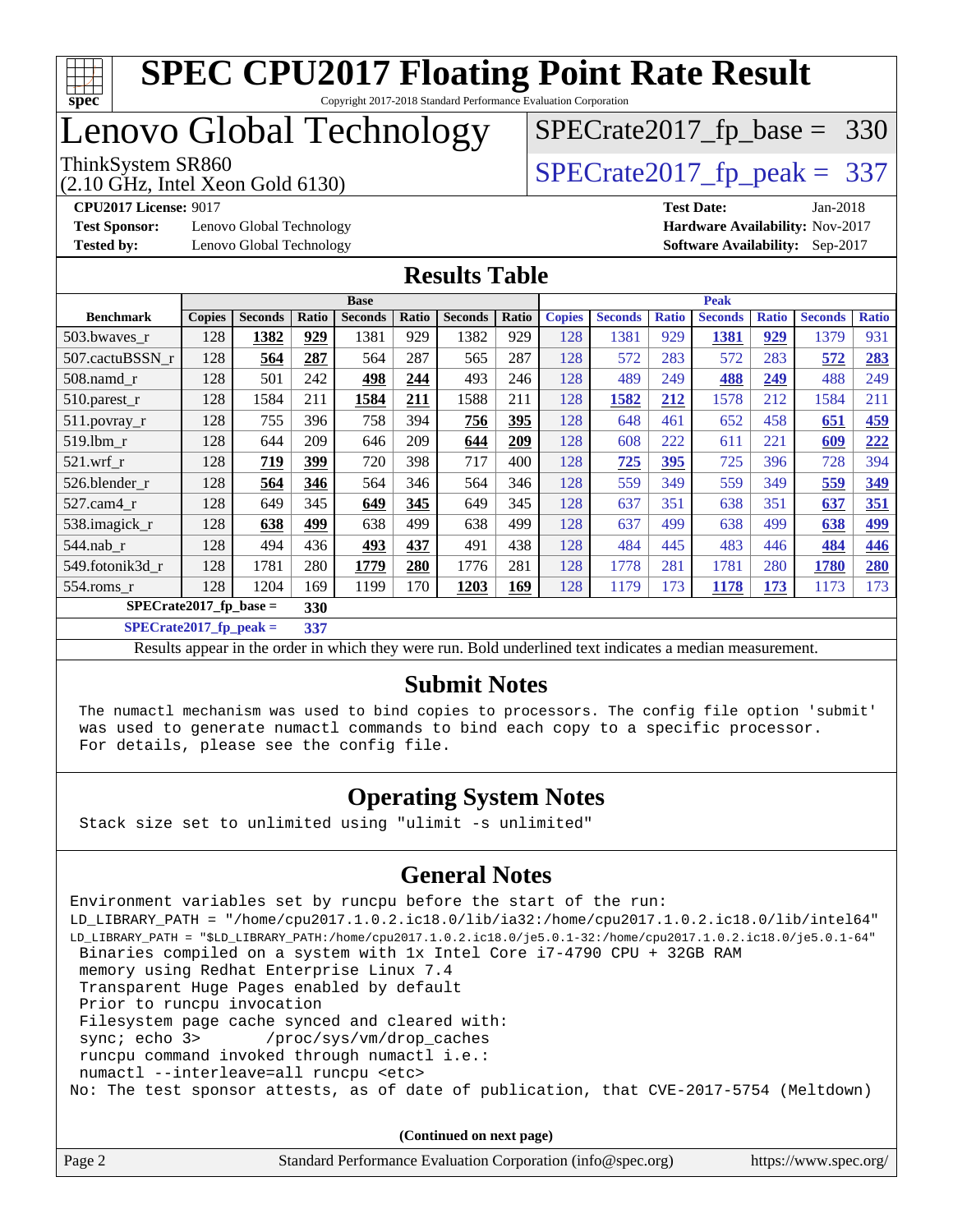

Copyright 2017-2018 Standard Performance Evaluation Corporation

### Lenovo Global Technology

ThinkSystem SR860<br>  $\frac{1}{2}$  [SPECrate2017\\_fp\\_peak =](http://www.spec.org/auto/cpu2017/Docs/result-fields.html#SPECrate2017fppeak) 337

[SPECrate2017\\_fp\\_base =](http://www.spec.org/auto/cpu2017/Docs/result-fields.html#SPECrate2017fpbase) 330

(2.10 GHz, Intel Xeon Gold 6130)

**[Test Sponsor:](http://www.spec.org/auto/cpu2017/Docs/result-fields.html#TestSponsor)** Lenovo Global Technology **[Hardware Availability:](http://www.spec.org/auto/cpu2017/Docs/result-fields.html#HardwareAvailability)** Nov-2017 **[Tested by:](http://www.spec.org/auto/cpu2017/Docs/result-fields.html#Testedby)** Lenovo Global Technology **[Software Availability:](http://www.spec.org/auto/cpu2017/Docs/result-fields.html#SoftwareAvailability)** Sep-2017

**[CPU2017 License:](http://www.spec.org/auto/cpu2017/Docs/result-fields.html#CPU2017License)** 9017 **[Test Date:](http://www.spec.org/auto/cpu2017/Docs/result-fields.html#TestDate)** Jan-2018

#### **[General Notes \(Continued\)](http://www.spec.org/auto/cpu2017/Docs/result-fields.html#GeneralNotes)**

is mitigated in the system as tested and documented. No: The test sponsor attests, as of date of publication, that CVE-2017-5753 (Spectre variant 1) is mitigated in the system as tested and documented. No: The test sponsor attests, as of date of publication, that CVE-2017-5715 (Spectre variant 2) is mitigated in the system as tested and documented.

This benchmark result is intended to provide perspective on past performance using the historical hardware and/or software described on this result page.

The system as described on this result page was formerly generally available. At the time of this publication, it may not be shipping, and/or may not be supported, and/or may fail to meet other tests of General Availability described in the SPEC OSG Policy document, <http://www.spec.org/osg/policy.html>

This measured result may not be representative of the result that would be measured were this benchmark run with hardware and software available as of the publication date.

#### **[Platform Notes](http://www.spec.org/auto/cpu2017/Docs/result-fields.html#PlatformNotes)**

BIOS configuration: Choose Operating Mode set to Maximum Performance SNC set to Enable DCU Streamer Prefetcher set to Disable DCU IP Prefetcher set to Disable MONITORM/WAIT set to Enable Per Core P-state set to Disable Sysinfo program /home/cpu2017.1.0.2.ic18.0/bin/sysinfo Rev: r5797 of 2017-06-14 96c45e4568ad54c135fd618bcc091c0f running on SR860 Tue Jan 16 02:48:49 2018 SUT (System Under Test) info as seen by some common utilities. For more information on this section, see <https://www.spec.org/cpu2017/Docs/config.html#sysinfo> From /proc/cpuinfo model name : Intel(R) Xeon(R) Gold 6130 CPU @ 2.10GHz 4 "physical id"s (chips) 128 "processors" cores, siblings (Caution: counting these is hw and system dependent. The following excerpts from /proc/cpuinfo might not be reliable. Use with caution.) cpu cores : 16 siblings : 32 physical 0: cores 0 1 2 3 4 5 6 7 8 9 10 11 12 13 14 15

**(Continued on next page)**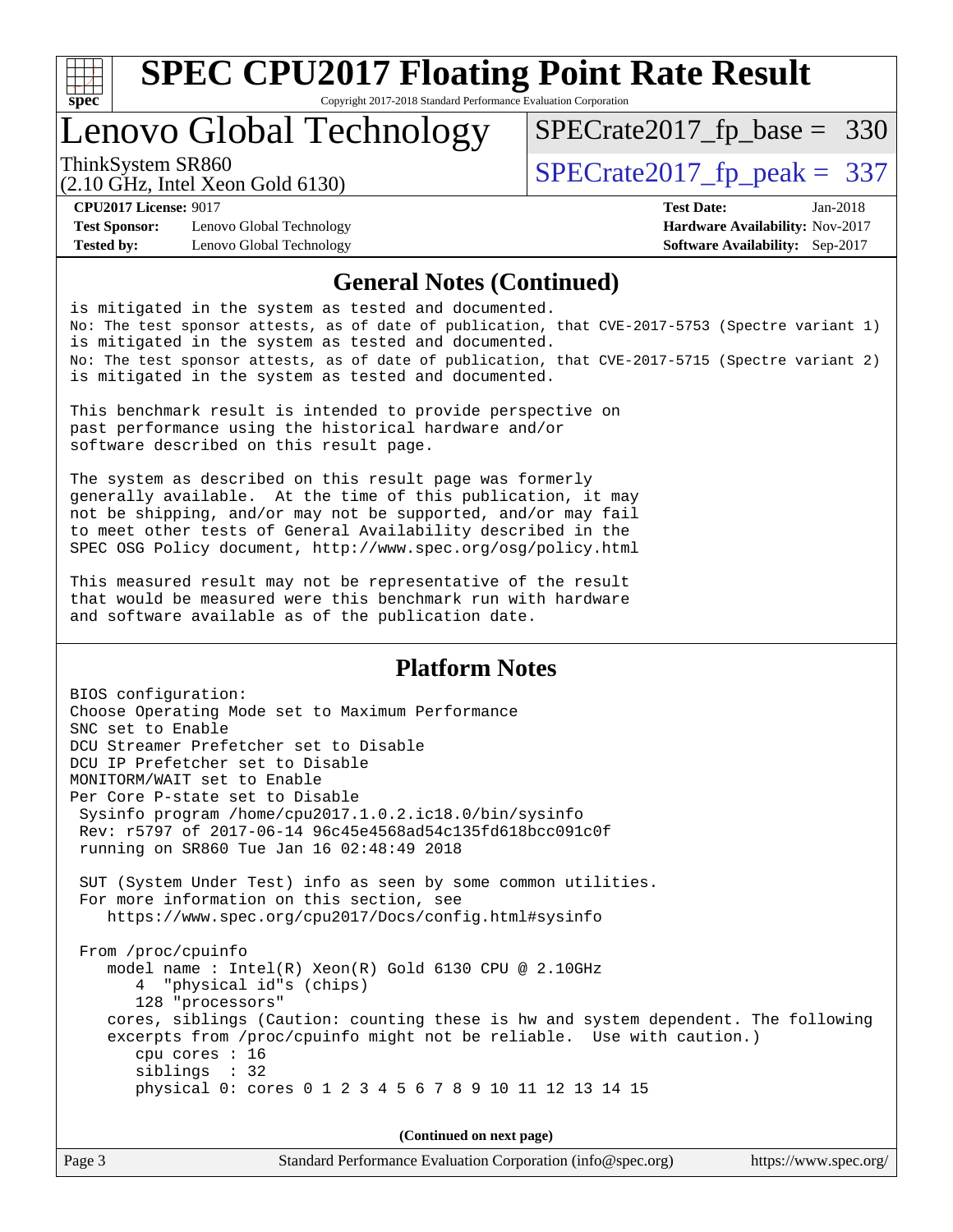

Copyright 2017-2018 Standard Performance Evaluation Corporation

Lenovo Global Technology

ThinkSystem SR860<br>(2.10 GHz, Intel Xeon Gold 6130)  $\begin{array}{r} | \text{SPECrate2017\_fp\_peak} = 337 \end{array}$ [SPECrate2017\\_fp\\_base =](http://www.spec.org/auto/cpu2017/Docs/result-fields.html#SPECrate2017fpbase) 330

(2.10 GHz, Intel Xeon Gold 6130)

**[CPU2017 License:](http://www.spec.org/auto/cpu2017/Docs/result-fields.html#CPU2017License)** 9017 **[Test Date:](http://www.spec.org/auto/cpu2017/Docs/result-fields.html#TestDate)** Jan-2018

**[Test Sponsor:](http://www.spec.org/auto/cpu2017/Docs/result-fields.html#TestSponsor)** Lenovo Global Technology **[Hardware Availability:](http://www.spec.org/auto/cpu2017/Docs/result-fields.html#HardwareAvailability)** Nov-2017 **[Tested by:](http://www.spec.org/auto/cpu2017/Docs/result-fields.html#Testedby)** Lenovo Global Technology **[Software Availability:](http://www.spec.org/auto/cpu2017/Docs/result-fields.html#SoftwareAvailability)** Sep-2017

**[Platform Notes \(Continued\)](http://www.spec.org/auto/cpu2017/Docs/result-fields.html#PlatformNotes)**

 physical 1: cores 0 1 2 3 4 5 6 7 8 9 10 11 12 13 14 15 physical 2: cores 0 1 2 3 4 5 6 7 8 9 10 11 12 13 14 15 physical 3: cores 0 1 2 3 4 5 6 7 8 9 10 11 12 13 14 15 From lscpu: Architecture: x86\_64 CPU op-mode(s): 32-bit, 64-bit Byte Order: Little Endian CPU(s): 128 On-line CPU(s) list: 0-127 Thread(s) per core: 2

 Core(s) per socket: 16 Socket(s): 4 NUMA node(s): 8 Vendor ID: GenuineIntel CPU family: 6 Model: 85 Model name: Intel(R) Xeon(R) Gold 6130 CPU @ 2.10GHz Stepping: 4 CPU MHz: 2100.000 BogoMIPS: 4200.00 Virtualization: VT-x L1d cache: 32K L1i cache: 32K L2 cache: 1024K L3 cache: 22528K NUMA node0 CPU(s): 0-3,8-11,64-67,72-75 NUMA node1 CPU(s): 4-7,12-15,68-71,76-79 NUMA node2 CPU(s): 16-19,24-27,80-83,88-91 NUMA node3 CPU(s): 20-23,28-31,84-87,92-95 NUMA node4 CPU(s): 32-35,40-43,96-99,104-107 NUMA node5 CPU(s): 36-39,44-47,100-103,108-111 NUMA node6 CPU(s): 48-51,56-59,112-115,120-123 NUMA node7 CPU(s): 52-55,60-63,116-119,124-127

Flags: fpu vme de pse tsc msr pae mce cx8 apic sep mtrr pge mca cmov pat pse36 clflush dts acpi mmx fxsr sse sse2 ss ht tm pbe syscall nx pdpe1gb rdtscp lm constant\_tsc art arch\_perfmon pebs bts rep\_good nopl xtopology nonstop\_tsc aperfmperf eagerfpu pni pclmulqdq dtes64 monitor ds\_cpl vmx smx est tm2 ssse3 fma cx16 xtpr pdcm pcid dca sse4\_1 sse4\_2 x2apic movbe popcnt tsc\_deadline\_timer aes xsave avx f16c rdrand lahf\_lm abm 3dnowprefetch epb cat\_l3 cdp\_l3 intel\_pt tpr\_shadow vnmi flexpriority ept vpid fsgsbase tsc\_adjust bmi1 hle avx2 smep bmi2 erms invpcid rtm cqm mpx rdt\_a avx512f avx512dq rdseed adx smap clflushopt clwb avx512cd avx512bw avx512vl xsaveopt xsavec xgetbv1 cqm\_llc cqm\_occup\_llc cqm\_mbm\_total cqm\_mbm\_local dtherm ida arat pln pts

 /proc/cpuinfo cache data cache size : 22528 KB

**(Continued on next page)**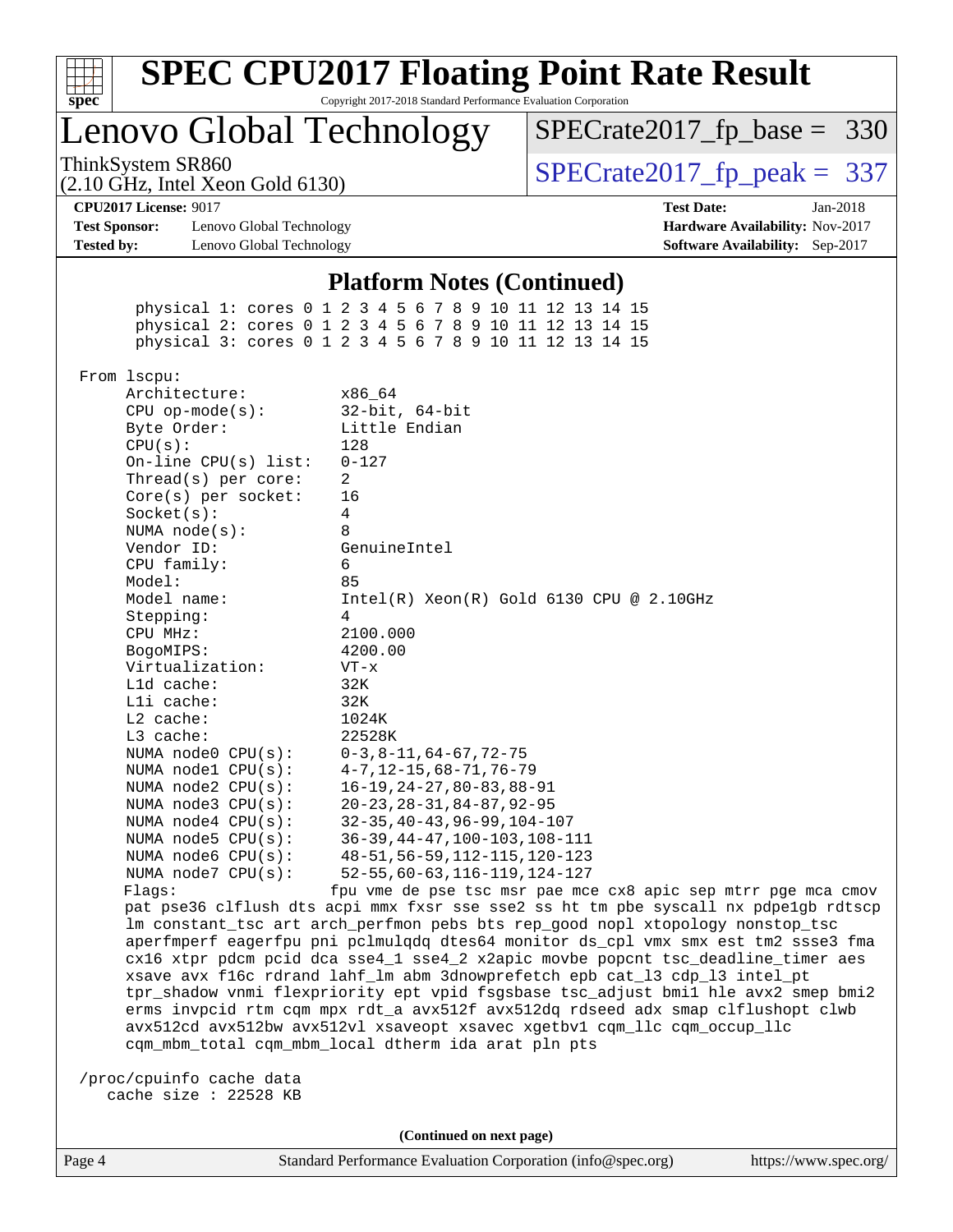

Copyright 2017-2018 Standard Performance Evaluation Corporation

### Lenovo Global Technology

ThinkSystem SR860<br>  $(2.10 \text{ GHz})$  Intel Xeon Gold 6130) [SPECrate2017\\_fp\\_base =](http://www.spec.org/auto/cpu2017/Docs/result-fields.html#SPECrate2017fpbase) 330

(2.10 GHz, Intel Xeon Gold 6130)

**[Test Sponsor:](http://www.spec.org/auto/cpu2017/Docs/result-fields.html#TestSponsor)** Lenovo Global Technology **[Hardware Availability:](http://www.spec.org/auto/cpu2017/Docs/result-fields.html#HardwareAvailability)** Nov-2017 **[Tested by:](http://www.spec.org/auto/cpu2017/Docs/result-fields.html#Testedby)** Lenovo Global Technology **[Software Availability:](http://www.spec.org/auto/cpu2017/Docs/result-fields.html#SoftwareAvailability)** Sep-2017

**[CPU2017 License:](http://www.spec.org/auto/cpu2017/Docs/result-fields.html#CPU2017License)** 9017 **[Test Date:](http://www.spec.org/auto/cpu2017/Docs/result-fields.html#TestDate)** Jan-2018

#### **[Platform Notes \(Continued\)](http://www.spec.org/auto/cpu2017/Docs/result-fields.html#PlatformNotes)**

| From numactl --hardware WARNING: a numactl 'node' might or might not correspond to a |
|--------------------------------------------------------------------------------------|
| physical chip.                                                                       |
| $available: 8 nodes (0-7)$                                                           |
| node 0 cpus: 0 1 2 3 8 9 10 11 64 65 66 67 72 73 74 75                               |
| node 0 size: 97983 MB                                                                |
| node 0 free: 95407 MB                                                                |
| node 1 cpus: 4 5 6 7 12 13 14 15 68 69 70 71 76 77 78 79                             |
| node 1 size: 98304 MB                                                                |
| node 1 free: 95891 MB                                                                |
| node 2 cpus: 16 17 18 19 24 25 26 27 80 81 82 83 88 89 90 91                         |
| node 2 size: 98304 MB                                                                |
| node 2 free: 95906 MB                                                                |
| node 3 cpus: 20 21 22 23 28 29 30 31 84 85 86 87 92 93 94 95                         |
| node 3 size: 98304 MB                                                                |
| node 3 free: 95842 MB                                                                |
| node 4 cpus: 32 33 34 35 40 41 42 43 96 97 98 99 104 105 106 107                     |
| node 4 size: 98304 MB                                                                |
| node 4 free: 95913 MB                                                                |
| node 5 cpus: 36 37 38 39 44 45 46 47 100 101 102 103 108 109 110 111                 |
| node 5 size: 98304 MB                                                                |
| node 5 free: 95876 MB                                                                |
| node 6 cpus: 48 49 50 51 56 57 58 59 112 113 114 115 120 121 122 123                 |
| node 6 size: 98304 MB                                                                |
| node 6 free: 95871 MB                                                                |
| node 7 cpus: 52 53 54 55 60 61 62 63 116 117 118 119 124 125 126 127                 |
| node 7 size: 98304 MB                                                                |
| node 7 free: 95867 MB                                                                |
| node distances:                                                                      |
| node<br>$\overline{\phantom{0}}$<br>$\mathbf{1}$<br>2 3<br>4 5<br>6 7                |
| 0:<br>10<br>11<br>21<br>21<br>21<br>31<br>31<br>21<br>1:<br>21<br>31<br>31           |
| 11 10<br>21<br>21<br>21<br>2:<br>21 21<br>10<br>11<br>31<br>31<br>21<br>21           |
| 3:<br>21<br>21<br>11<br>10<br>31<br>31<br>21<br>21                                   |
| 4:<br>21<br>31<br>31<br>21<br>10<br>11<br>21<br>21                                   |
| 5:<br>21<br>21<br>31<br>31<br>10<br>21<br>21<br>11                                   |
| 6:<br>31<br>31<br>21<br>21<br>21<br>21<br>10<br>11                                   |
| 7:<br>31<br>31<br>21<br>10<br>21<br>21<br>21<br>11                                   |
|                                                                                      |
| From /proc/meminfo                                                                   |
| MemTotal:<br>792255916 kB                                                            |
| HugePages_Total:<br>0                                                                |
| Hugepagesize:<br>2048 kB                                                             |
|                                                                                      |
| From /etc/*release* /etc/*version*                                                   |
| os-release:                                                                          |
| NAME="Red Hat Enterprise Linux Server"                                               |
|                                                                                      |
| (Continued on next page)                                                             |
|                                                                                      |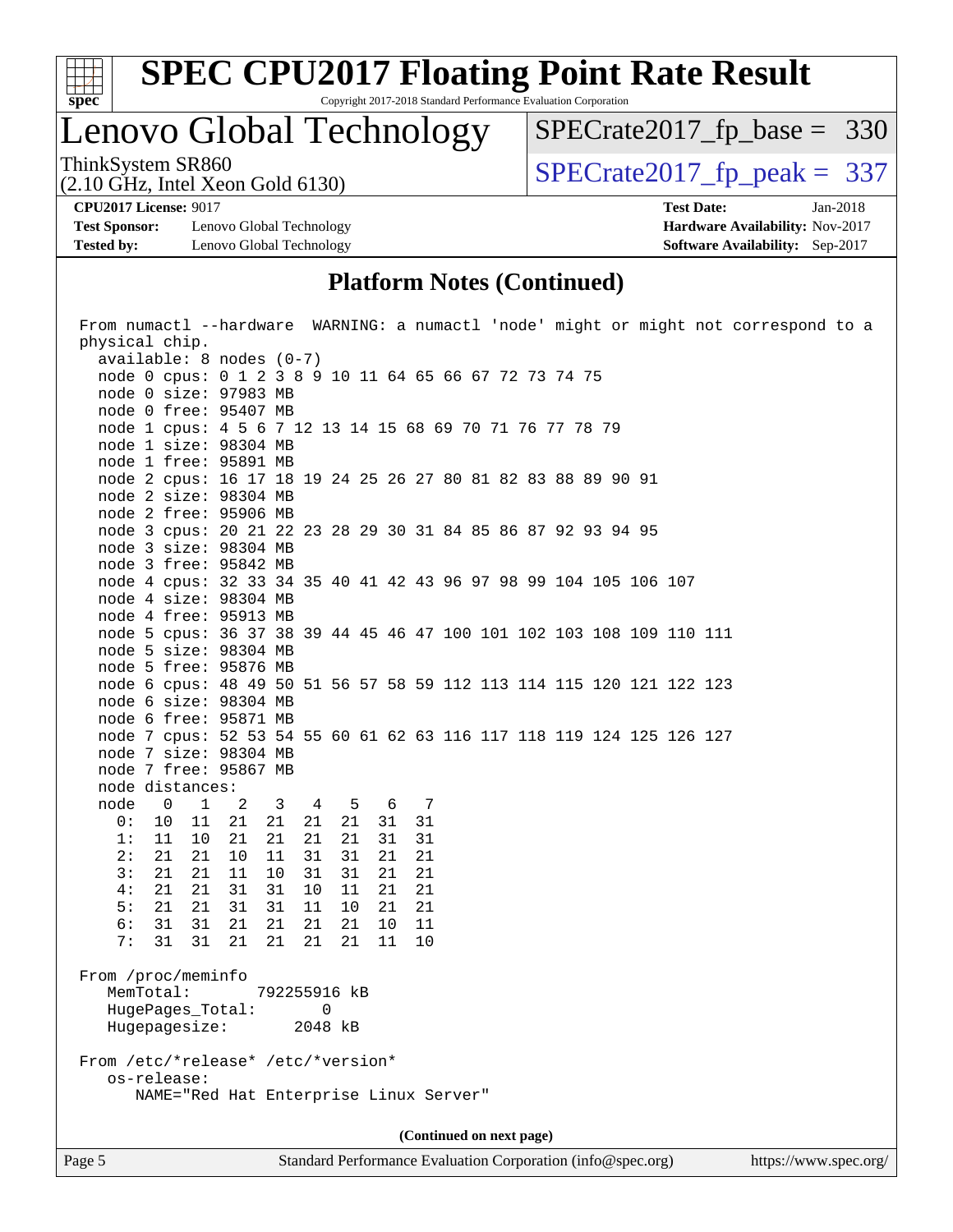

Lenovo Global Technology

ThinkSystem SR860<br>  $(2.10 \text{ GHz})$  Intel Year Gold 6130) [SPECrate2017\\_fp\\_base =](http://www.spec.org/auto/cpu2017/Docs/result-fields.html#SPECrate2017fpbase) 330

(2.10 GHz, Intel Xeon Gold 6130)

**[Test Sponsor:](http://www.spec.org/auto/cpu2017/Docs/result-fields.html#TestSponsor)** Lenovo Global Technology **[Hardware Availability:](http://www.spec.org/auto/cpu2017/Docs/result-fields.html#HardwareAvailability)** Nov-2017 **[Tested by:](http://www.spec.org/auto/cpu2017/Docs/result-fields.html#Testedby)** Lenovo Global Technology **[Software Availability:](http://www.spec.org/auto/cpu2017/Docs/result-fields.html#SoftwareAvailability)** Sep-2017

**[CPU2017 License:](http://www.spec.org/auto/cpu2017/Docs/result-fields.html#CPU2017License)** 9017 **[Test Date:](http://www.spec.org/auto/cpu2017/Docs/result-fields.html#TestDate)** Jan-2018

#### **[Platform Notes \(Continued\)](http://www.spec.org/auto/cpu2017/Docs/result-fields.html#PlatformNotes)**

 VERSION="7.4 (Maipo)" ID="rhel" ID\_LIKE="fedora" VARIANT="Server" VARIANT\_ID="server" VERSION\_ID="7.4" PRETTY\_NAME="Red Hat Enterprise Linux Server 7.4 (Maipo)" redhat-release: Red Hat Enterprise Linux Server release 7.4 (Maipo) system-release: Red Hat Enterprise Linux Server release 7.4 (Maipo) system-release-cpe: cpe:/o:redhat:enterprise\_linux:7.4:ga:server uname -a: Linux SR860 3.10.0-693.el7.x86\_64 #1 SMP Thu Jul 6 19:56:57 EDT 2017 x86\_64 x86\_64 x86\_64 GNU/Linux run-level 3 Jan 15 16:31 SPEC is set to: /home/cpu2017.1.0.2.ic18.0 Filesystem Type Size Used Avail Use% Mounted on /dev/sda4 xfs 686G 241G 446G 36% /home Additional information from dmidecode follows. WARNING: Use caution when you interpret this section. The 'dmidecode' program reads system data which is "intended to allow hardware to be accurately determined", but the intent may not be met, as there are frequent changes to hardware, firmware, and the "DMTF SMBIOS" standard. BIOS Lenovo -[TEE117I-1.10]- 10/19/2017 Memory: 48x Samsung M393A2K43BB1-CTD 16 GB 2 rank 2666 (End of data from sysinfo program) **[Compiler Version Notes](http://www.spec.org/auto/cpu2017/Docs/result-fields.html#CompilerVersionNotes)** ============================================================================== CC 519.lbm\_r(base) 538.imagick\_r(base, peak) 544.nab\_r(base) ----------------------------------------------------------------------------- icc (ICC) 18.0.0 20170811 Copyright (C) 1985-2017 Intel Corporation. All rights reserved. ------------------------------------------------------------------------------ ==============================================================================  $CC = 519.1bm_r(peak) 544.nab_r(peak)$ 

----------------------------------------------------------------------------- icc (ICC) 18.0.0 20170811

Copyright (C) 1985-2017 Intel Corporation. All rights reserved. ------------------------------------------------------------------------------

**(Continued on next page)**

Page 6 Standard Performance Evaluation Corporation [\(info@spec.org\)](mailto:info@spec.org) <https://www.spec.org/>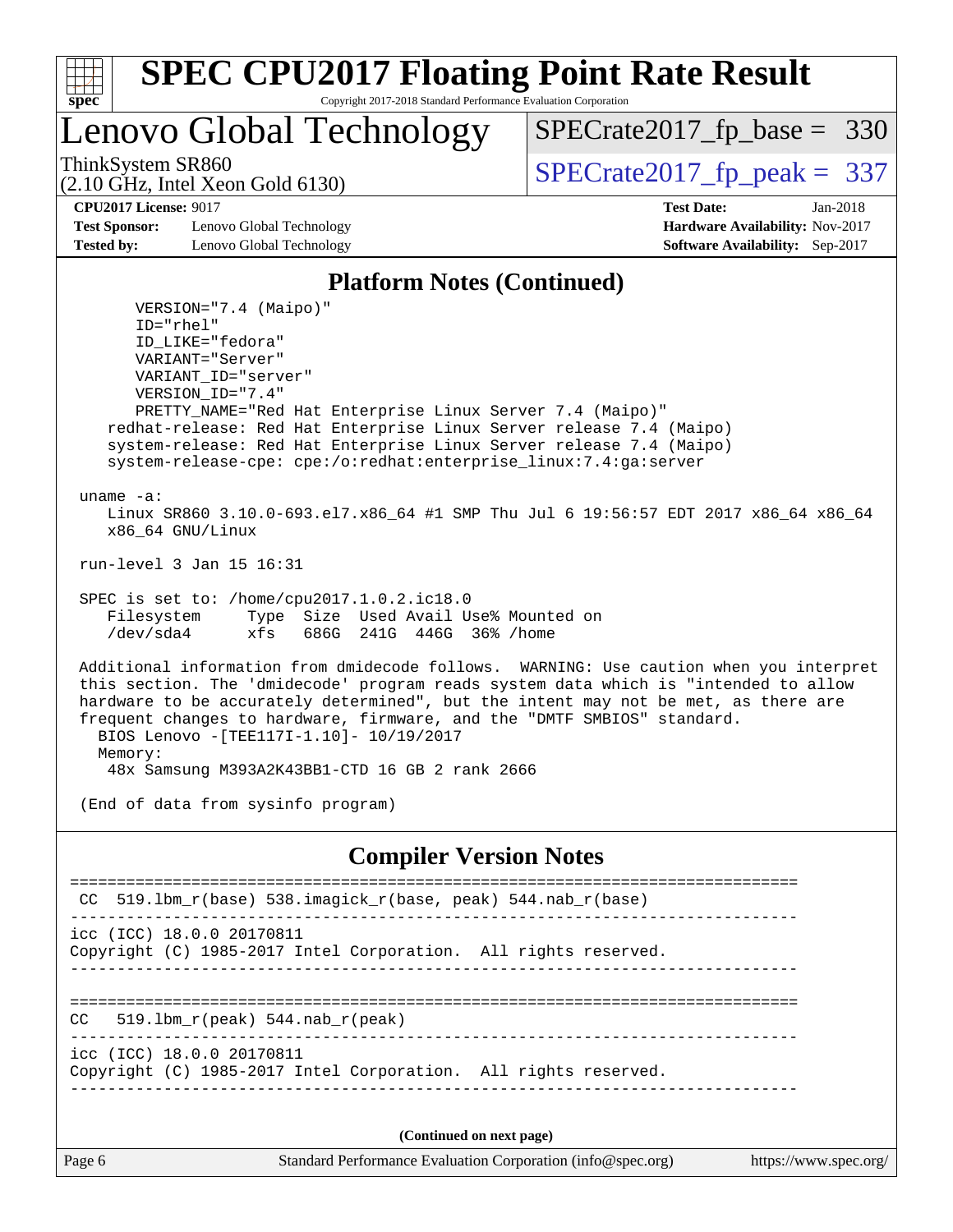| S<br>۱t<br>١<br>U<br>ι. |  |  |  |  |  |  |
|-------------------------|--|--|--|--|--|--|

Copyright 2017-2018 Standard Performance Evaluation Corporation

### Lenovo Global Technology

ThinkSystem SR860<br>  $(2.10 \text{ GHz})$  Intel Xeon Gold 6130)

[SPECrate2017\\_fp\\_base =](http://www.spec.org/auto/cpu2017/Docs/result-fields.html#SPECrate2017fpbase) 330

(2.10 GHz, Intel Xeon Gold 6130)

**[CPU2017 License:](http://www.spec.org/auto/cpu2017/Docs/result-fields.html#CPU2017License)** 9017 **[Test Date:](http://www.spec.org/auto/cpu2017/Docs/result-fields.html#TestDate)** Jan-2018 **[Test Sponsor:](http://www.spec.org/auto/cpu2017/Docs/result-fields.html#TestSponsor)** Lenovo Global Technology **[Hardware Availability:](http://www.spec.org/auto/cpu2017/Docs/result-fields.html#HardwareAvailability)** Nov-2017 **[Tested by:](http://www.spec.org/auto/cpu2017/Docs/result-fields.html#Testedby)** Lenovo Global Technology **[Software Availability:](http://www.spec.org/auto/cpu2017/Docs/result-fields.html#SoftwareAvailability)** Sep-2017

### **[Compiler Version Notes \(Continued\)](http://www.spec.org/auto/cpu2017/Docs/result-fields.html#CompilerVersionNotes)**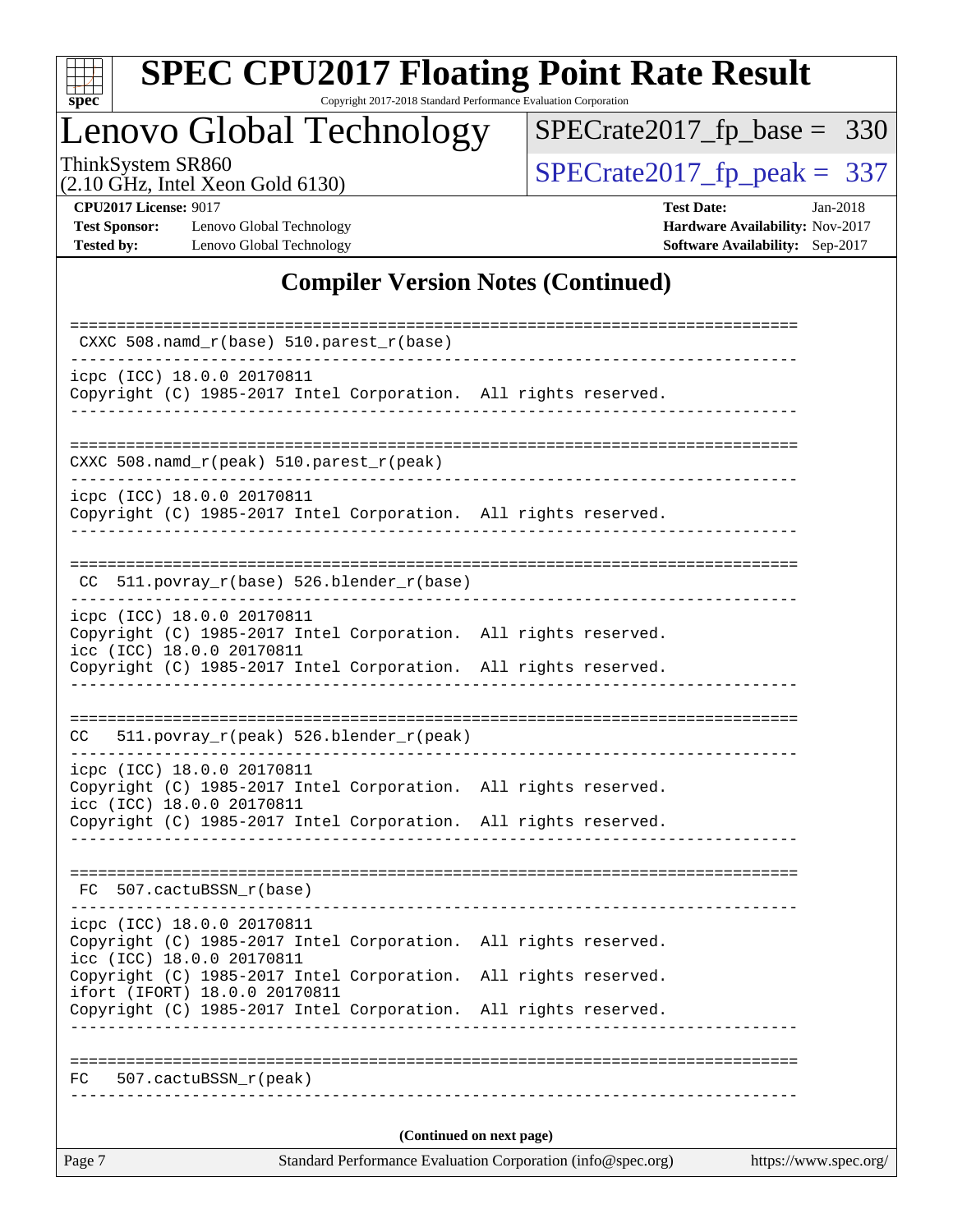| S.<br>De<br>ι. |  |  |  |  |  |  |
|----------------|--|--|--|--|--|--|

Copyright 2017-2018 Standard Performance Evaluation Corporation

Lenovo Global Technology

ThinkSystem SR860<br>  $(2.10 \text{ GHz})$  Intel Xeon Gold 6130) [SPECrate2017\\_fp\\_base =](http://www.spec.org/auto/cpu2017/Docs/result-fields.html#SPECrate2017fpbase) 330

(2.10 GHz, Intel Xeon Gold 6130)

**[Test Sponsor:](http://www.spec.org/auto/cpu2017/Docs/result-fields.html#TestSponsor)** Lenovo Global Technology **[Hardware Availability:](http://www.spec.org/auto/cpu2017/Docs/result-fields.html#HardwareAvailability)** Nov-2017 **[Tested by:](http://www.spec.org/auto/cpu2017/Docs/result-fields.html#Testedby)** Lenovo Global Technology **[Software Availability:](http://www.spec.org/auto/cpu2017/Docs/result-fields.html#SoftwareAvailability)** Sep-2017

**[CPU2017 License:](http://www.spec.org/auto/cpu2017/Docs/result-fields.html#CPU2017License)** 9017 **[Test Date:](http://www.spec.org/auto/cpu2017/Docs/result-fields.html#TestDate)** Jan-2018

#### **[Compiler Version Notes \(Continued\)](http://www.spec.org/auto/cpu2017/Docs/result-fields.html#CompilerVersionNotes)**

| icpc (ICC) 18.0.0 20170811<br>Copyright (C) 1985-2017 Intel Corporation. All rights reserved.<br>icc (ICC) 18.0.0 20170811<br>Copyright (C) 1985-2017 Intel Corporation. All rights reserved.<br>ifort (IFORT) 18.0.0 20170811<br>Copyright (C) 1985-2017 Intel Corporation. All rights reserved. |                                                                          |
|---------------------------------------------------------------------------------------------------------------------------------------------------------------------------------------------------------------------------------------------------------------------------------------------------|--------------------------------------------------------------------------|
|                                                                                                                                                                                                                                                                                                   | FC 503.bwaves_r(base, peak) 549.fotonik3d_r(base, peak) 554.roms_r(base) |
| ifort (IFORT) 18.0.0 20170811<br>Copyright (C) 1985-2017 Intel Corporation. All rights reserved.                                                                                                                                                                                                  |                                                                          |
| $FC 554.roms_r (peak)$                                                                                                                                                                                                                                                                            |                                                                          |
| ifort (IFORT) 18.0.0 20170811<br>Copyright (C) 1985-2017 Intel Corporation. All rights reserved.                                                                                                                                                                                                  |                                                                          |
| $CC$ 521.wrf_r(base) 527.cam4_r(base)                                                                                                                                                                                                                                                             |                                                                          |
| ifort (IFORT) 18.0.0 20170811<br>Copyright (C) 1985-2017 Intel Corporation. All rights reserved.<br>icc (ICC) 18.0.0 20170811                                                                                                                                                                     |                                                                          |
| Copyright (C) 1985-2017 Intel Corporation. All rights reserved.                                                                                                                                                                                                                                   |                                                                          |
| $CC = 521.wrf_r(peak) 527.cam4_r(peak)$                                                                                                                                                                                                                                                           |                                                                          |
| ifort (IFORT) 18.0.0 20170811<br>Copyright (C) 1985-2017 Intel Corporation. All rights reserved.<br>icc (ICC) 18.0.0 20170811<br>Copyright (C) 1985-2017 Intel Corporation. All rights reserved.                                                                                                  |                                                                          |
|                                                                                                                                                                                                                                                                                                   |                                                                          |

### **[Base Compiler Invocation](http://www.spec.org/auto/cpu2017/Docs/result-fields.html#BaseCompilerInvocation)**

[C benchmarks](http://www.spec.org/auto/cpu2017/Docs/result-fields.html#Cbenchmarks):

[icc](http://www.spec.org/cpu2017/results/res2018q1/cpu2017-20180122-03013.flags.html#user_CCbase_intel_icc_18.0_66fc1ee009f7361af1fbd72ca7dcefbb700085f36577c54f309893dd4ec40d12360134090235512931783d35fd58c0460139e722d5067c5574d8eaf2b3e37e92)

**(Continued on next page)**

Page 8 Standard Performance Evaluation Corporation [\(info@spec.org\)](mailto:info@spec.org) <https://www.spec.org/>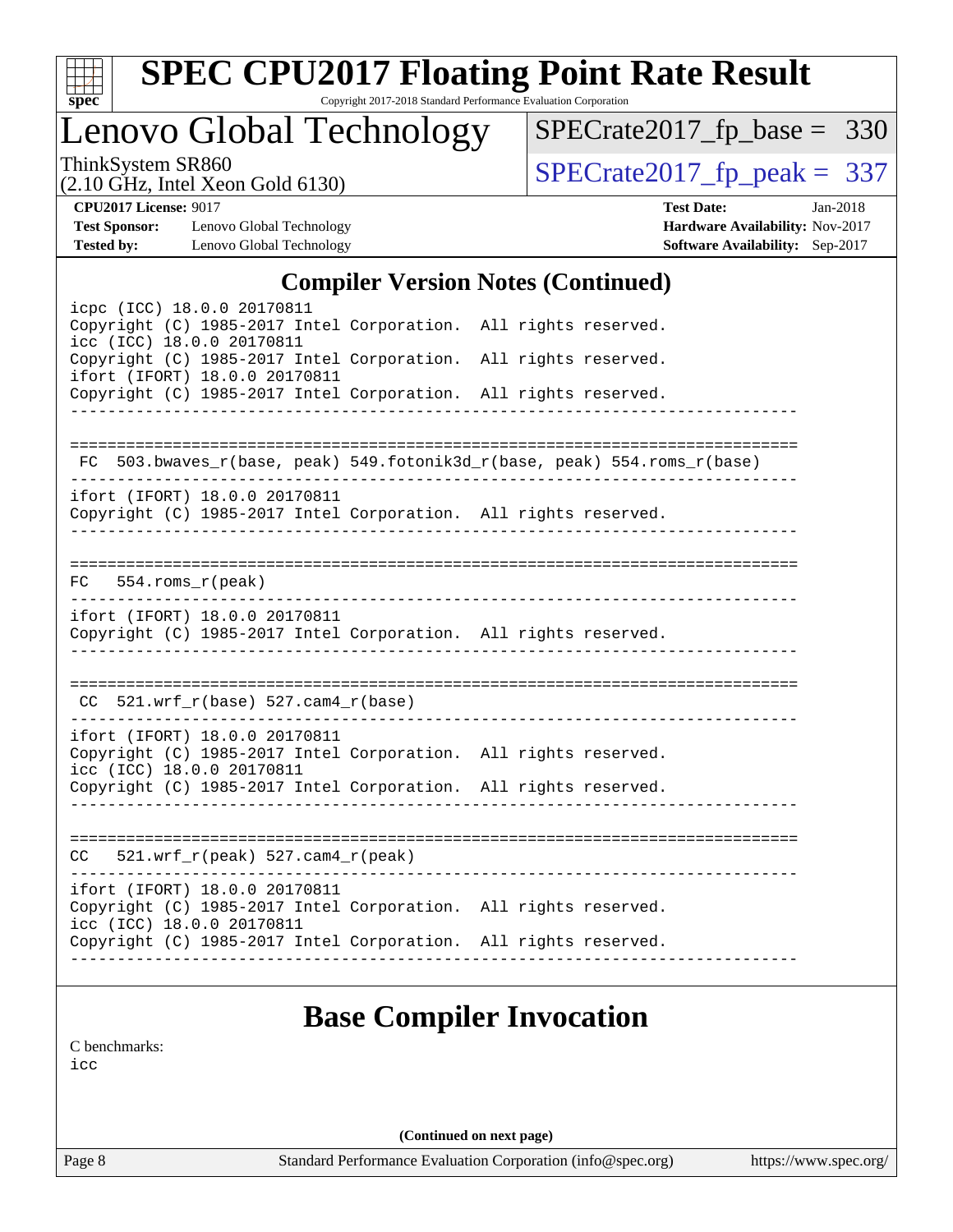

### Lenovo Global Technology

[SPECrate2017\\_fp\\_base =](http://www.spec.org/auto/cpu2017/Docs/result-fields.html#SPECrate2017fpbase) 330

(2.10 GHz, Intel Xeon Gold 6130)

ThinkSystem SR860<br>(2.10 GHz, Intel Xeon Gold 6130)  $\begin{array}{r} | \text{SPECrate2017\_fp\_peak} = 337 \end{array}$ 

**[Test Sponsor:](http://www.spec.org/auto/cpu2017/Docs/result-fields.html#TestSponsor)** Lenovo Global Technology **[Hardware Availability:](http://www.spec.org/auto/cpu2017/Docs/result-fields.html#HardwareAvailability)** Nov-2017 **[Tested by:](http://www.spec.org/auto/cpu2017/Docs/result-fields.html#Testedby)** Lenovo Global Technology **[Software Availability:](http://www.spec.org/auto/cpu2017/Docs/result-fields.html#SoftwareAvailability)** Sep-2017

**[CPU2017 License:](http://www.spec.org/auto/cpu2017/Docs/result-fields.html#CPU2017License)** 9017 **[Test Date:](http://www.spec.org/auto/cpu2017/Docs/result-fields.html#TestDate)** Jan-2018

### **[Base Compiler Invocation \(Continued\)](http://www.spec.org/auto/cpu2017/Docs/result-fields.html#BaseCompilerInvocation)**

[C++ benchmarks:](http://www.spec.org/auto/cpu2017/Docs/result-fields.html#CXXbenchmarks) [icpc](http://www.spec.org/cpu2017/results/res2018q1/cpu2017-20180122-03013.flags.html#user_CXXbase_intel_icpc_18.0_c510b6838c7f56d33e37e94d029a35b4a7bccf4766a728ee175e80a419847e808290a9b78be685c44ab727ea267ec2f070ec5dc83b407c0218cded6866a35d07)

[Fortran benchmarks](http://www.spec.org/auto/cpu2017/Docs/result-fields.html#Fortranbenchmarks): [ifort](http://www.spec.org/cpu2017/results/res2018q1/cpu2017-20180122-03013.flags.html#user_FCbase_intel_ifort_18.0_8111460550e3ca792625aed983ce982f94888b8b503583aa7ba2b8303487b4d8a21a13e7191a45c5fd58ff318f48f9492884d4413fa793fd88dd292cad7027ca)

[Benchmarks using both Fortran and C](http://www.spec.org/auto/cpu2017/Docs/result-fields.html#BenchmarksusingbothFortranandC): [ifort](http://www.spec.org/cpu2017/results/res2018q1/cpu2017-20180122-03013.flags.html#user_CC_FCbase_intel_ifort_18.0_8111460550e3ca792625aed983ce982f94888b8b503583aa7ba2b8303487b4d8a21a13e7191a45c5fd58ff318f48f9492884d4413fa793fd88dd292cad7027ca) [icc](http://www.spec.org/cpu2017/results/res2018q1/cpu2017-20180122-03013.flags.html#user_CC_FCbase_intel_icc_18.0_66fc1ee009f7361af1fbd72ca7dcefbb700085f36577c54f309893dd4ec40d12360134090235512931783d35fd58c0460139e722d5067c5574d8eaf2b3e37e92)

[Benchmarks using both C and C++](http://www.spec.org/auto/cpu2017/Docs/result-fields.html#BenchmarksusingbothCandCXX): [icpc](http://www.spec.org/cpu2017/results/res2018q1/cpu2017-20180122-03013.flags.html#user_CC_CXXbase_intel_icpc_18.0_c510b6838c7f56d33e37e94d029a35b4a7bccf4766a728ee175e80a419847e808290a9b78be685c44ab727ea267ec2f070ec5dc83b407c0218cded6866a35d07) [icc](http://www.spec.org/cpu2017/results/res2018q1/cpu2017-20180122-03013.flags.html#user_CC_CXXbase_intel_icc_18.0_66fc1ee009f7361af1fbd72ca7dcefbb700085f36577c54f309893dd4ec40d12360134090235512931783d35fd58c0460139e722d5067c5574d8eaf2b3e37e92)

[Benchmarks using Fortran, C, and C++:](http://www.spec.org/auto/cpu2017/Docs/result-fields.html#BenchmarksusingFortranCandCXX) [icpc](http://www.spec.org/cpu2017/results/res2018q1/cpu2017-20180122-03013.flags.html#user_CC_CXX_FCbase_intel_icpc_18.0_c510b6838c7f56d33e37e94d029a35b4a7bccf4766a728ee175e80a419847e808290a9b78be685c44ab727ea267ec2f070ec5dc83b407c0218cded6866a35d07) [icc](http://www.spec.org/cpu2017/results/res2018q1/cpu2017-20180122-03013.flags.html#user_CC_CXX_FCbase_intel_icc_18.0_66fc1ee009f7361af1fbd72ca7dcefbb700085f36577c54f309893dd4ec40d12360134090235512931783d35fd58c0460139e722d5067c5574d8eaf2b3e37e92) [ifort](http://www.spec.org/cpu2017/results/res2018q1/cpu2017-20180122-03013.flags.html#user_CC_CXX_FCbase_intel_ifort_18.0_8111460550e3ca792625aed983ce982f94888b8b503583aa7ba2b8303487b4d8a21a13e7191a45c5fd58ff318f48f9492884d4413fa793fd88dd292cad7027ca)

### **[Base Portability Flags](http://www.spec.org/auto/cpu2017/Docs/result-fields.html#BasePortabilityFlags)**

 503.bwaves\_r: [-DSPEC\\_LP64](http://www.spec.org/cpu2017/results/res2018q1/cpu2017-20180122-03013.flags.html#suite_basePORTABILITY503_bwaves_r_DSPEC_LP64) 507.cactuBSSN\_r: [-DSPEC\\_LP64](http://www.spec.org/cpu2017/results/res2018q1/cpu2017-20180122-03013.flags.html#suite_basePORTABILITY507_cactuBSSN_r_DSPEC_LP64) 508.namd\_r: [-DSPEC\\_LP64](http://www.spec.org/cpu2017/results/res2018q1/cpu2017-20180122-03013.flags.html#suite_basePORTABILITY508_namd_r_DSPEC_LP64) 510.parest\_r: [-DSPEC\\_LP64](http://www.spec.org/cpu2017/results/res2018q1/cpu2017-20180122-03013.flags.html#suite_basePORTABILITY510_parest_r_DSPEC_LP64) 511.povray\_r: [-DSPEC\\_LP64](http://www.spec.org/cpu2017/results/res2018q1/cpu2017-20180122-03013.flags.html#suite_basePORTABILITY511_povray_r_DSPEC_LP64) 519.lbm\_r: [-DSPEC\\_LP64](http://www.spec.org/cpu2017/results/res2018q1/cpu2017-20180122-03013.flags.html#suite_basePORTABILITY519_lbm_r_DSPEC_LP64) 521.wrf\_r: [-DSPEC\\_LP64](http://www.spec.org/cpu2017/results/res2018q1/cpu2017-20180122-03013.flags.html#suite_basePORTABILITY521_wrf_r_DSPEC_LP64) [-DSPEC\\_CASE\\_FLAG](http://www.spec.org/cpu2017/results/res2018q1/cpu2017-20180122-03013.flags.html#b521.wrf_r_baseCPORTABILITY_DSPEC_CASE_FLAG) [-convert big\\_endian](http://www.spec.org/cpu2017/results/res2018q1/cpu2017-20180122-03013.flags.html#user_baseFPORTABILITY521_wrf_r_convert_big_endian_c3194028bc08c63ac5d04de18c48ce6d347e4e562e8892b8bdbdc0214820426deb8554edfa529a3fb25a586e65a3d812c835984020483e7e73212c4d31a38223) 526.blender\_r: [-DSPEC\\_LP64](http://www.spec.org/cpu2017/results/res2018q1/cpu2017-20180122-03013.flags.html#suite_basePORTABILITY526_blender_r_DSPEC_LP64) [-DSPEC\\_LINUX](http://www.spec.org/cpu2017/results/res2018q1/cpu2017-20180122-03013.flags.html#b526.blender_r_baseCPORTABILITY_DSPEC_LINUX) [-funsigned-char](http://www.spec.org/cpu2017/results/res2018q1/cpu2017-20180122-03013.flags.html#user_baseCPORTABILITY526_blender_r_force_uchar_40c60f00ab013830e2dd6774aeded3ff59883ba5a1fc5fc14077f794d777847726e2a5858cbc7672e36e1b067e7e5c1d9a74f7176df07886a243d7cc18edfe67) 527.cam4\_r: [-DSPEC\\_LP64](http://www.spec.org/cpu2017/results/res2018q1/cpu2017-20180122-03013.flags.html#suite_basePORTABILITY527_cam4_r_DSPEC_LP64) [-DSPEC\\_CASE\\_FLAG](http://www.spec.org/cpu2017/results/res2018q1/cpu2017-20180122-03013.flags.html#b527.cam4_r_baseCPORTABILITY_DSPEC_CASE_FLAG) 538.imagick\_r: [-DSPEC\\_LP64](http://www.spec.org/cpu2017/results/res2018q1/cpu2017-20180122-03013.flags.html#suite_basePORTABILITY538_imagick_r_DSPEC_LP64) 544.nab\_r: [-DSPEC\\_LP64](http://www.spec.org/cpu2017/results/res2018q1/cpu2017-20180122-03013.flags.html#suite_basePORTABILITY544_nab_r_DSPEC_LP64) 549.fotonik3d\_r: [-DSPEC\\_LP64](http://www.spec.org/cpu2017/results/res2018q1/cpu2017-20180122-03013.flags.html#suite_basePORTABILITY549_fotonik3d_r_DSPEC_LP64) 554.roms\_r: [-DSPEC\\_LP64](http://www.spec.org/cpu2017/results/res2018q1/cpu2017-20180122-03013.flags.html#suite_basePORTABILITY554_roms_r_DSPEC_LP64)

### **[Base Optimization Flags](http://www.spec.org/auto/cpu2017/Docs/result-fields.html#BaseOptimizationFlags)**

[C benchmarks](http://www.spec.org/auto/cpu2017/Docs/result-fields.html#Cbenchmarks):

[-xCORE-AVX2](http://www.spec.org/cpu2017/results/res2018q1/cpu2017-20180122-03013.flags.html#user_CCbase_f-xCORE-AVX2) [-ipo](http://www.spec.org/cpu2017/results/res2018q1/cpu2017-20180122-03013.flags.html#user_CCbase_f-ipo) [-O3](http://www.spec.org/cpu2017/results/res2018q1/cpu2017-20180122-03013.flags.html#user_CCbase_f-O3) [-no-prec-div](http://www.spec.org/cpu2017/results/res2018q1/cpu2017-20180122-03013.flags.html#user_CCbase_f-no-prec-div) [-qopt-prefetch](http://www.spec.org/cpu2017/results/res2018q1/cpu2017-20180122-03013.flags.html#user_CCbase_f-qopt-prefetch) [-ffinite-math-only](http://www.spec.org/cpu2017/results/res2018q1/cpu2017-20180122-03013.flags.html#user_CCbase_f_finite_math_only_cb91587bd2077682c4b38af759c288ed7c732db004271a9512da14a4f8007909a5f1427ecbf1a0fb78ff2a814402c6114ac565ca162485bbcae155b5e4258871) [-qopt-mem-layout-trans=3](http://www.spec.org/cpu2017/results/res2018q1/cpu2017-20180122-03013.flags.html#user_CCbase_f-qopt-mem-layout-trans_de80db37974c74b1f0e20d883f0b675c88c3b01e9d123adea9b28688d64333345fb62bc4a798493513fdb68f60282f9a726aa07f478b2f7113531aecce732043)

[C++ benchmarks:](http://www.spec.org/auto/cpu2017/Docs/result-fields.html#CXXbenchmarks) [-xCORE-AVX2](http://www.spec.org/cpu2017/results/res2018q1/cpu2017-20180122-03013.flags.html#user_CXXbase_f-xCORE-AVX2) [-ipo](http://www.spec.org/cpu2017/results/res2018q1/cpu2017-20180122-03013.flags.html#user_CXXbase_f-ipo) [-O3](http://www.spec.org/cpu2017/results/res2018q1/cpu2017-20180122-03013.flags.html#user_CXXbase_f-O3) [-no-prec-div](http://www.spec.org/cpu2017/results/res2018q1/cpu2017-20180122-03013.flags.html#user_CXXbase_f-no-prec-div) [-qopt-prefetch](http://www.spec.org/cpu2017/results/res2018q1/cpu2017-20180122-03013.flags.html#user_CXXbase_f-qopt-prefetch) [-ffinite-math-only](http://www.spec.org/cpu2017/results/res2018q1/cpu2017-20180122-03013.flags.html#user_CXXbase_f_finite_math_only_cb91587bd2077682c4b38af759c288ed7c732db004271a9512da14a4f8007909a5f1427ecbf1a0fb78ff2a814402c6114ac565ca162485bbcae155b5e4258871) [-qopt-mem-layout-trans=3](http://www.spec.org/cpu2017/results/res2018q1/cpu2017-20180122-03013.flags.html#user_CXXbase_f-qopt-mem-layout-trans_de80db37974c74b1f0e20d883f0b675c88c3b01e9d123adea9b28688d64333345fb62bc4a798493513fdb68f60282f9a726aa07f478b2f7113531aecce732043)

**(Continued on next page)**

Page 9 Standard Performance Evaluation Corporation [\(info@spec.org\)](mailto:info@spec.org) <https://www.spec.org/>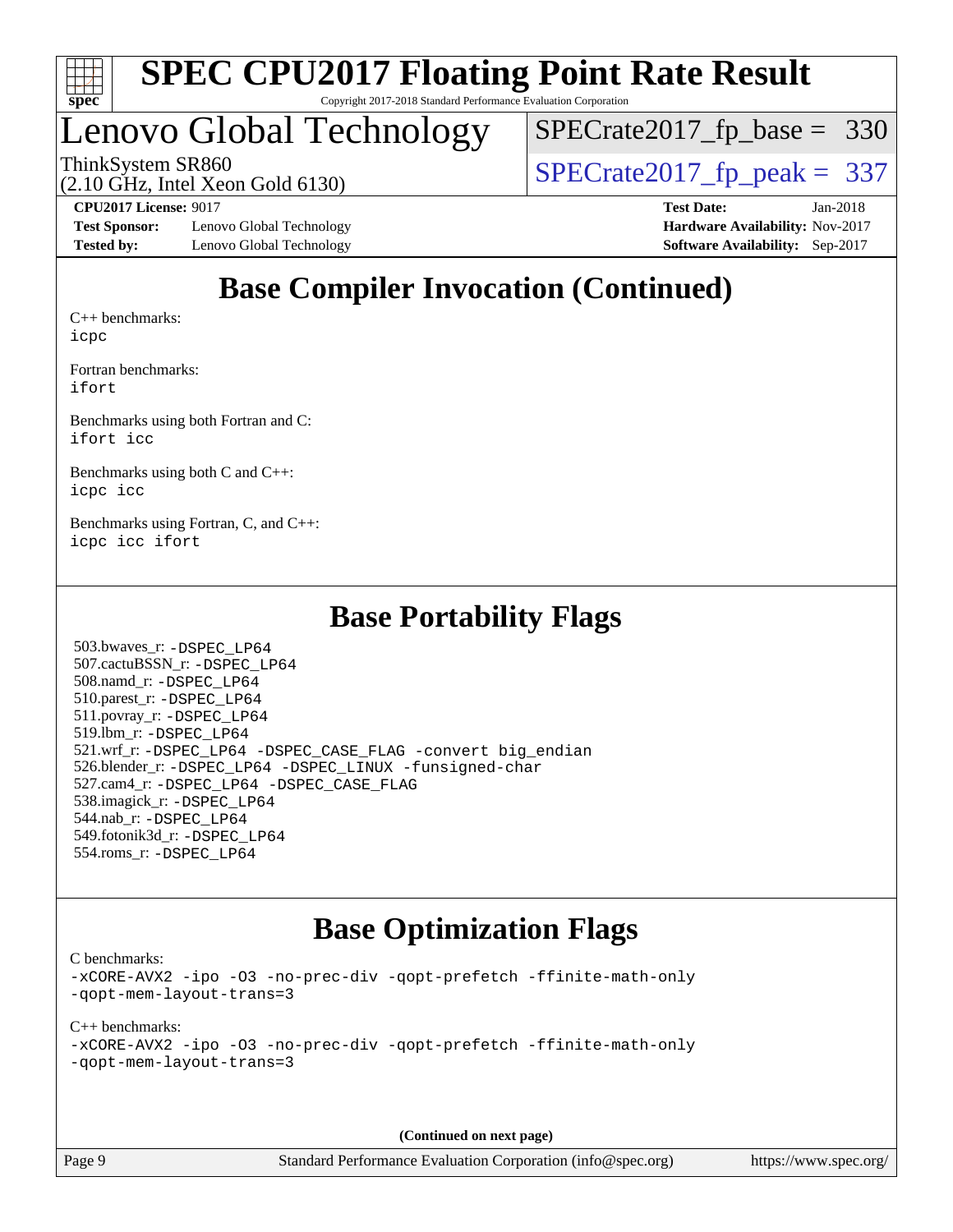

### Lenovo Global Technology

ThinkSystem SR860<br>(2.10 GHz, Intel Xeon Gold 6130)  $\begin{array}{r} | \text{SPECrate2017\_fp\_peak} = 337 \end{array}$ [SPECrate2017\\_fp\\_base =](http://www.spec.org/auto/cpu2017/Docs/result-fields.html#SPECrate2017fpbase) 330

(2.10 GHz, Intel Xeon Gold 6130)

**[Test Sponsor:](http://www.spec.org/auto/cpu2017/Docs/result-fields.html#TestSponsor)** Lenovo Global Technology **[Hardware Availability:](http://www.spec.org/auto/cpu2017/Docs/result-fields.html#HardwareAvailability)** Nov-2017 **[Tested by:](http://www.spec.org/auto/cpu2017/Docs/result-fields.html#Testedby)** Lenovo Global Technology **[Software Availability:](http://www.spec.org/auto/cpu2017/Docs/result-fields.html#SoftwareAvailability)** Sep-2017

**[CPU2017 License:](http://www.spec.org/auto/cpu2017/Docs/result-fields.html#CPU2017License)** 9017 **[Test Date:](http://www.spec.org/auto/cpu2017/Docs/result-fields.html#TestDate)** Jan-2018

### **[Base Optimization Flags \(Continued\)](http://www.spec.org/auto/cpu2017/Docs/result-fields.html#BaseOptimizationFlags)**

[Fortran benchmarks](http://www.spec.org/auto/cpu2017/Docs/result-fields.html#Fortranbenchmarks):

[-xCORE-AVX2](http://www.spec.org/cpu2017/results/res2018q1/cpu2017-20180122-03013.flags.html#user_FCbase_f-xCORE-AVX2) [-ipo](http://www.spec.org/cpu2017/results/res2018q1/cpu2017-20180122-03013.flags.html#user_FCbase_f-ipo) [-O3](http://www.spec.org/cpu2017/results/res2018q1/cpu2017-20180122-03013.flags.html#user_FCbase_f-O3) [-no-prec-div](http://www.spec.org/cpu2017/results/res2018q1/cpu2017-20180122-03013.flags.html#user_FCbase_f-no-prec-div) [-qopt-prefetch](http://www.spec.org/cpu2017/results/res2018q1/cpu2017-20180122-03013.flags.html#user_FCbase_f-qopt-prefetch) [-ffinite-math-only](http://www.spec.org/cpu2017/results/res2018q1/cpu2017-20180122-03013.flags.html#user_FCbase_f_finite_math_only_cb91587bd2077682c4b38af759c288ed7c732db004271a9512da14a4f8007909a5f1427ecbf1a0fb78ff2a814402c6114ac565ca162485bbcae155b5e4258871) [-qopt-mem-layout-trans=3](http://www.spec.org/cpu2017/results/res2018q1/cpu2017-20180122-03013.flags.html#user_FCbase_f-qopt-mem-layout-trans_de80db37974c74b1f0e20d883f0b675c88c3b01e9d123adea9b28688d64333345fb62bc4a798493513fdb68f60282f9a726aa07f478b2f7113531aecce732043) [-nostandard-realloc-lhs](http://www.spec.org/cpu2017/results/res2018q1/cpu2017-20180122-03013.flags.html#user_FCbase_f_2003_std_realloc_82b4557e90729c0f113870c07e44d33d6f5a304b4f63d4c15d2d0f1fab99f5daaed73bdb9275d9ae411527f28b936061aa8b9c8f2d63842963b95c9dd6426b8a) [-align array32byte](http://www.spec.org/cpu2017/results/res2018q1/cpu2017-20180122-03013.flags.html#user_FCbase_align_array32byte_b982fe038af199962ba9a80c053b8342c548c85b40b8e86eb3cc33dee0d7986a4af373ac2d51c3f7cf710a18d62fdce2948f201cd044323541f22fc0fffc51b6) [Benchmarks using both Fortran and C](http://www.spec.org/auto/cpu2017/Docs/result-fields.html#BenchmarksusingbothFortranandC): [-xCORE-AVX2](http://www.spec.org/cpu2017/results/res2018q1/cpu2017-20180122-03013.flags.html#user_CC_FCbase_f-xCORE-AVX2) [-ipo](http://www.spec.org/cpu2017/results/res2018q1/cpu2017-20180122-03013.flags.html#user_CC_FCbase_f-ipo) [-O3](http://www.spec.org/cpu2017/results/res2018q1/cpu2017-20180122-03013.flags.html#user_CC_FCbase_f-O3) [-no-prec-div](http://www.spec.org/cpu2017/results/res2018q1/cpu2017-20180122-03013.flags.html#user_CC_FCbase_f-no-prec-div) [-qopt-prefetch](http://www.spec.org/cpu2017/results/res2018q1/cpu2017-20180122-03013.flags.html#user_CC_FCbase_f-qopt-prefetch) [-ffinite-math-only](http://www.spec.org/cpu2017/results/res2018q1/cpu2017-20180122-03013.flags.html#user_CC_FCbase_f_finite_math_only_cb91587bd2077682c4b38af759c288ed7c732db004271a9512da14a4f8007909a5f1427ecbf1a0fb78ff2a814402c6114ac565ca162485bbcae155b5e4258871) [-qopt-mem-layout-trans=3](http://www.spec.org/cpu2017/results/res2018q1/cpu2017-20180122-03013.flags.html#user_CC_FCbase_f-qopt-mem-layout-trans_de80db37974c74b1f0e20d883f0b675c88c3b01e9d123adea9b28688d64333345fb62bc4a798493513fdb68f60282f9a726aa07f478b2f7113531aecce732043) [-nostandard-realloc-lhs](http://www.spec.org/cpu2017/results/res2018q1/cpu2017-20180122-03013.flags.html#user_CC_FCbase_f_2003_std_realloc_82b4557e90729c0f113870c07e44d33d6f5a304b4f63d4c15d2d0f1fab99f5daaed73bdb9275d9ae411527f28b936061aa8b9c8f2d63842963b95c9dd6426b8a) [-align array32byte](http://www.spec.org/cpu2017/results/res2018q1/cpu2017-20180122-03013.flags.html#user_CC_FCbase_align_array32byte_b982fe038af199962ba9a80c053b8342c548c85b40b8e86eb3cc33dee0d7986a4af373ac2d51c3f7cf710a18d62fdce2948f201cd044323541f22fc0fffc51b6) [Benchmarks using both C and C++](http://www.spec.org/auto/cpu2017/Docs/result-fields.html#BenchmarksusingbothCandCXX): [-xCORE-AVX2](http://www.spec.org/cpu2017/results/res2018q1/cpu2017-20180122-03013.flags.html#user_CC_CXXbase_f-xCORE-AVX2) [-ipo](http://www.spec.org/cpu2017/results/res2018q1/cpu2017-20180122-03013.flags.html#user_CC_CXXbase_f-ipo) [-O3](http://www.spec.org/cpu2017/results/res2018q1/cpu2017-20180122-03013.flags.html#user_CC_CXXbase_f-O3) [-no-prec-div](http://www.spec.org/cpu2017/results/res2018q1/cpu2017-20180122-03013.flags.html#user_CC_CXXbase_f-no-prec-div) [-qopt-prefetch](http://www.spec.org/cpu2017/results/res2018q1/cpu2017-20180122-03013.flags.html#user_CC_CXXbase_f-qopt-prefetch) [-ffinite-math-only](http://www.spec.org/cpu2017/results/res2018q1/cpu2017-20180122-03013.flags.html#user_CC_CXXbase_f_finite_math_only_cb91587bd2077682c4b38af759c288ed7c732db004271a9512da14a4f8007909a5f1427ecbf1a0fb78ff2a814402c6114ac565ca162485bbcae155b5e4258871) [-qopt-mem-layout-trans=3](http://www.spec.org/cpu2017/results/res2018q1/cpu2017-20180122-03013.flags.html#user_CC_CXXbase_f-qopt-mem-layout-trans_de80db37974c74b1f0e20d883f0b675c88c3b01e9d123adea9b28688d64333345fb62bc4a798493513fdb68f60282f9a726aa07f478b2f7113531aecce732043) [Benchmarks using Fortran, C, and C++:](http://www.spec.org/auto/cpu2017/Docs/result-fields.html#BenchmarksusingFortranCandCXX) [-xCORE-AVX2](http://www.spec.org/cpu2017/results/res2018q1/cpu2017-20180122-03013.flags.html#user_CC_CXX_FCbase_f-xCORE-AVX2) [-ipo](http://www.spec.org/cpu2017/results/res2018q1/cpu2017-20180122-03013.flags.html#user_CC_CXX_FCbase_f-ipo) [-O3](http://www.spec.org/cpu2017/results/res2018q1/cpu2017-20180122-03013.flags.html#user_CC_CXX_FCbase_f-O3) [-no-prec-div](http://www.spec.org/cpu2017/results/res2018q1/cpu2017-20180122-03013.flags.html#user_CC_CXX_FCbase_f-no-prec-div) [-qopt-prefetch](http://www.spec.org/cpu2017/results/res2018q1/cpu2017-20180122-03013.flags.html#user_CC_CXX_FCbase_f-qopt-prefetch) [-ffinite-math-only](http://www.spec.org/cpu2017/results/res2018q1/cpu2017-20180122-03013.flags.html#user_CC_CXX_FCbase_f_finite_math_only_cb91587bd2077682c4b38af759c288ed7c732db004271a9512da14a4f8007909a5f1427ecbf1a0fb78ff2a814402c6114ac565ca162485bbcae155b5e4258871) [-qopt-mem-layout-trans=3](http://www.spec.org/cpu2017/results/res2018q1/cpu2017-20180122-03013.flags.html#user_CC_CXX_FCbase_f-qopt-mem-layout-trans_de80db37974c74b1f0e20d883f0b675c88c3b01e9d123adea9b28688d64333345fb62bc4a798493513fdb68f60282f9a726aa07f478b2f7113531aecce732043) [-nostandard-realloc-lhs](http://www.spec.org/cpu2017/results/res2018q1/cpu2017-20180122-03013.flags.html#user_CC_CXX_FCbase_f_2003_std_realloc_82b4557e90729c0f113870c07e44d33d6f5a304b4f63d4c15d2d0f1fab99f5daaed73bdb9275d9ae411527f28b936061aa8b9c8f2d63842963b95c9dd6426b8a) [-align array32byte](http://www.spec.org/cpu2017/results/res2018q1/cpu2017-20180122-03013.flags.html#user_CC_CXX_FCbase_align_array32byte_b982fe038af199962ba9a80c053b8342c548c85b40b8e86eb3cc33dee0d7986a4af373ac2d51c3f7cf710a18d62fdce2948f201cd044323541f22fc0fffc51b6)

**[Base Other Flags](http://www.spec.org/auto/cpu2017/Docs/result-fields.html#BaseOtherFlags)**

[C benchmarks](http://www.spec.org/auto/cpu2017/Docs/result-fields.html#Cbenchmarks):  $-m64 - std= c11$  $-m64 - std= c11$ 

[C++ benchmarks:](http://www.spec.org/auto/cpu2017/Docs/result-fields.html#CXXbenchmarks) [-m64](http://www.spec.org/cpu2017/results/res2018q1/cpu2017-20180122-03013.flags.html#user_CXXbase_intel_intel64_18.0_af43caccfc8ded86e7699f2159af6efc7655f51387b94da716254467f3c01020a5059329e2569e4053f409e7c9202a7efc638f7a6d1ffb3f52dea4a3e31d82ab)

[Fortran benchmarks](http://www.spec.org/auto/cpu2017/Docs/result-fields.html#Fortranbenchmarks): [-m64](http://www.spec.org/cpu2017/results/res2018q1/cpu2017-20180122-03013.flags.html#user_FCbase_intel_intel64_18.0_af43caccfc8ded86e7699f2159af6efc7655f51387b94da716254467f3c01020a5059329e2569e4053f409e7c9202a7efc638f7a6d1ffb3f52dea4a3e31d82ab)

[Benchmarks using both Fortran and C](http://www.spec.org/auto/cpu2017/Docs/result-fields.html#BenchmarksusingbothFortranandC):  $-m64$   $-std=cl1$ 

[Benchmarks using both C and C++](http://www.spec.org/auto/cpu2017/Docs/result-fields.html#BenchmarksusingbothCandCXX):  $-m64 - std= c11$  $-m64 - std= c11$ 

[Benchmarks using Fortran, C, and C++:](http://www.spec.org/auto/cpu2017/Docs/result-fields.html#BenchmarksusingFortranCandCXX)  $-m64 - std= c11$  $-m64 - std= c11$ 

### **[Peak Compiler Invocation](http://www.spec.org/auto/cpu2017/Docs/result-fields.html#PeakCompilerInvocation)**

[C benchmarks](http://www.spec.org/auto/cpu2017/Docs/result-fields.html#Cbenchmarks): [icc](http://www.spec.org/cpu2017/results/res2018q1/cpu2017-20180122-03013.flags.html#user_CCpeak_intel_icc_18.0_66fc1ee009f7361af1fbd72ca7dcefbb700085f36577c54f309893dd4ec40d12360134090235512931783d35fd58c0460139e722d5067c5574d8eaf2b3e37e92)

**(Continued on next page)**

Page 10 Standard Performance Evaluation Corporation [\(info@spec.org\)](mailto:info@spec.org) <https://www.spec.org/>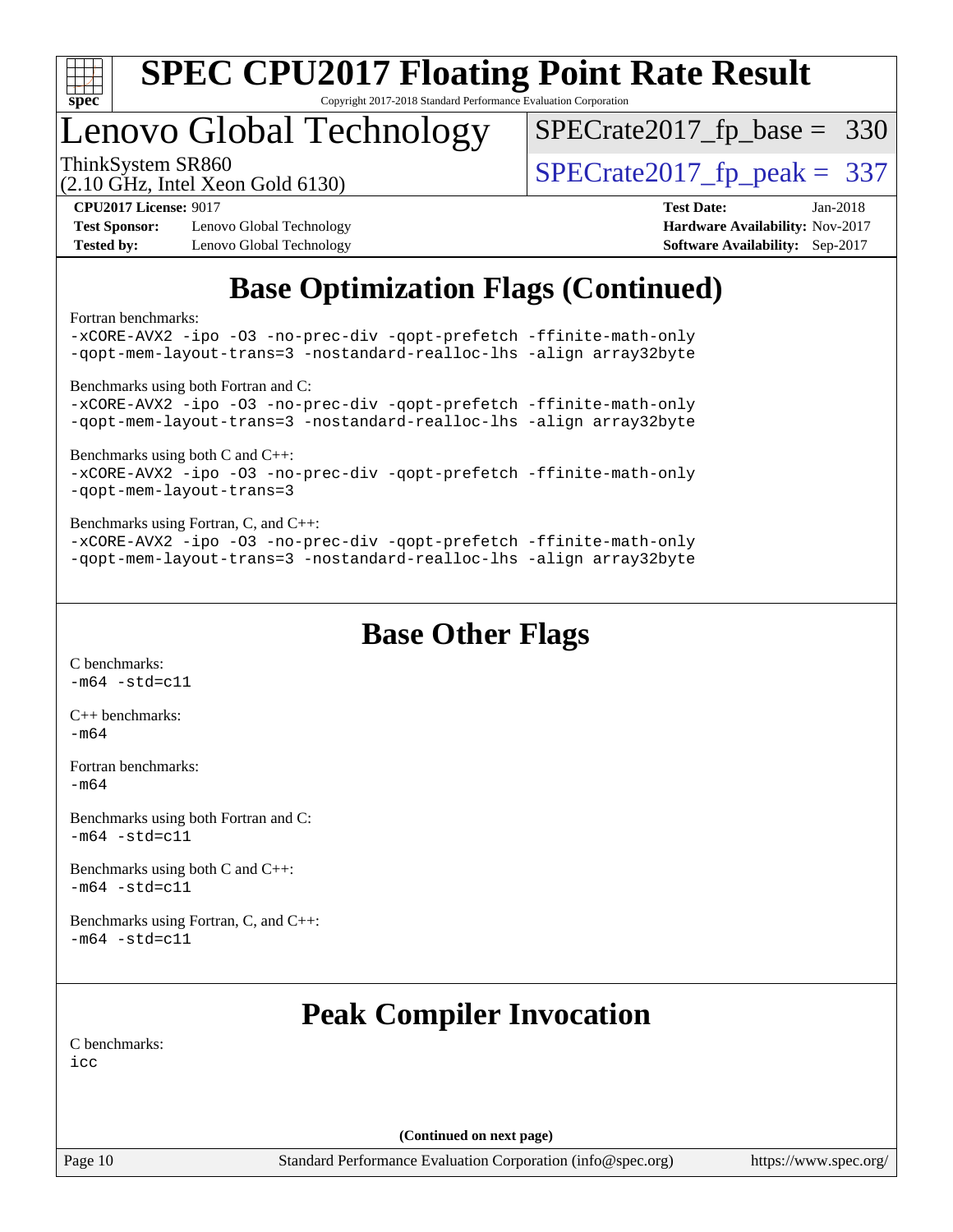

### Lenovo Global Technology

[SPECrate2017\\_fp\\_base =](http://www.spec.org/auto/cpu2017/Docs/result-fields.html#SPECrate2017fpbase) 330

(2.10 GHz, Intel Xeon Gold 6130)

ThinkSystem SR860<br>(2.10 GHz, Intel Xeon Gold 6130)  $\begin{array}{r} | \text{SPECrate2017\_fp\_peak} = 337 \end{array}$ 

**[Test Sponsor:](http://www.spec.org/auto/cpu2017/Docs/result-fields.html#TestSponsor)** Lenovo Global Technology **[Hardware Availability:](http://www.spec.org/auto/cpu2017/Docs/result-fields.html#HardwareAvailability)** Nov-2017 **[Tested by:](http://www.spec.org/auto/cpu2017/Docs/result-fields.html#Testedby)** Lenovo Global Technology **[Software Availability:](http://www.spec.org/auto/cpu2017/Docs/result-fields.html#SoftwareAvailability)** Sep-2017

**[CPU2017 License:](http://www.spec.org/auto/cpu2017/Docs/result-fields.html#CPU2017License)** 9017 **[Test Date:](http://www.spec.org/auto/cpu2017/Docs/result-fields.html#TestDate)** Jan-2018

### **[Peak Compiler Invocation \(Continued\)](http://www.spec.org/auto/cpu2017/Docs/result-fields.html#PeakCompilerInvocation)**

[C++ benchmarks:](http://www.spec.org/auto/cpu2017/Docs/result-fields.html#CXXbenchmarks) [icpc](http://www.spec.org/cpu2017/results/res2018q1/cpu2017-20180122-03013.flags.html#user_CXXpeak_intel_icpc_18.0_c510b6838c7f56d33e37e94d029a35b4a7bccf4766a728ee175e80a419847e808290a9b78be685c44ab727ea267ec2f070ec5dc83b407c0218cded6866a35d07)

[Fortran benchmarks](http://www.spec.org/auto/cpu2017/Docs/result-fields.html#Fortranbenchmarks): [ifort](http://www.spec.org/cpu2017/results/res2018q1/cpu2017-20180122-03013.flags.html#user_FCpeak_intel_ifort_18.0_8111460550e3ca792625aed983ce982f94888b8b503583aa7ba2b8303487b4d8a21a13e7191a45c5fd58ff318f48f9492884d4413fa793fd88dd292cad7027ca)

[Benchmarks using both Fortran and C](http://www.spec.org/auto/cpu2017/Docs/result-fields.html#BenchmarksusingbothFortranandC): [ifort](http://www.spec.org/cpu2017/results/res2018q1/cpu2017-20180122-03013.flags.html#user_CC_FCpeak_intel_ifort_18.0_8111460550e3ca792625aed983ce982f94888b8b503583aa7ba2b8303487b4d8a21a13e7191a45c5fd58ff318f48f9492884d4413fa793fd88dd292cad7027ca) [icc](http://www.spec.org/cpu2017/results/res2018q1/cpu2017-20180122-03013.flags.html#user_CC_FCpeak_intel_icc_18.0_66fc1ee009f7361af1fbd72ca7dcefbb700085f36577c54f309893dd4ec40d12360134090235512931783d35fd58c0460139e722d5067c5574d8eaf2b3e37e92)

[Benchmarks using both C and C++](http://www.spec.org/auto/cpu2017/Docs/result-fields.html#BenchmarksusingbothCandCXX): [icpc](http://www.spec.org/cpu2017/results/res2018q1/cpu2017-20180122-03013.flags.html#user_CC_CXXpeak_intel_icpc_18.0_c510b6838c7f56d33e37e94d029a35b4a7bccf4766a728ee175e80a419847e808290a9b78be685c44ab727ea267ec2f070ec5dc83b407c0218cded6866a35d07) [icc](http://www.spec.org/cpu2017/results/res2018q1/cpu2017-20180122-03013.flags.html#user_CC_CXXpeak_intel_icc_18.0_66fc1ee009f7361af1fbd72ca7dcefbb700085f36577c54f309893dd4ec40d12360134090235512931783d35fd58c0460139e722d5067c5574d8eaf2b3e37e92)

[Benchmarks using Fortran, C, and C++:](http://www.spec.org/auto/cpu2017/Docs/result-fields.html#BenchmarksusingFortranCandCXX) [icpc](http://www.spec.org/cpu2017/results/res2018q1/cpu2017-20180122-03013.flags.html#user_CC_CXX_FCpeak_intel_icpc_18.0_c510b6838c7f56d33e37e94d029a35b4a7bccf4766a728ee175e80a419847e808290a9b78be685c44ab727ea267ec2f070ec5dc83b407c0218cded6866a35d07) [icc](http://www.spec.org/cpu2017/results/res2018q1/cpu2017-20180122-03013.flags.html#user_CC_CXX_FCpeak_intel_icc_18.0_66fc1ee009f7361af1fbd72ca7dcefbb700085f36577c54f309893dd4ec40d12360134090235512931783d35fd58c0460139e722d5067c5574d8eaf2b3e37e92) [ifort](http://www.spec.org/cpu2017/results/res2018q1/cpu2017-20180122-03013.flags.html#user_CC_CXX_FCpeak_intel_ifort_18.0_8111460550e3ca792625aed983ce982f94888b8b503583aa7ba2b8303487b4d8a21a13e7191a45c5fd58ff318f48f9492884d4413fa793fd88dd292cad7027ca)

### **[Peak Portability Flags](http://www.spec.org/auto/cpu2017/Docs/result-fields.html#PeakPortabilityFlags)**

Same as Base Portability Flags

### **[Peak Optimization Flags](http://www.spec.org/auto/cpu2017/Docs/result-fields.html#PeakOptimizationFlags)**

[C benchmarks](http://www.spec.org/auto/cpu2017/Docs/result-fields.html#Cbenchmarks):

```
519.lbm_r: -ipo -\text{xCORE-AVX2} -03-no-prec-div -qopt-prefetch -ffinite-math-only
-qopt-mem-layout-trans=3
 538.imagick_r: -xCORE-AVX2 -ipo -O3 -no-prec-div -qopt-prefetch
-ffinite-math-only -qopt-mem-layout-trans=3
 544.nab_r: Same as 519.lbm_r
C++ benchmarks: 
-prof-gen(pass 1) -prof-use(pass 2) -ipo -xCORE-AVX2 -O3
-no-prec-div -qopt-prefetch -ffinite-math-only
-qopt-mem-layout-trans=3
Fortran benchmarks: 
 503.bwaves_r: -xCORE-AVX2 -ipo -O3 -no-prec-div -qopt-prefetch
-ffinite-math-only -qopt-mem-layout-trans=3
-nostandard-realloc-lhs -align array32byte
                                    (Continued on next page)
```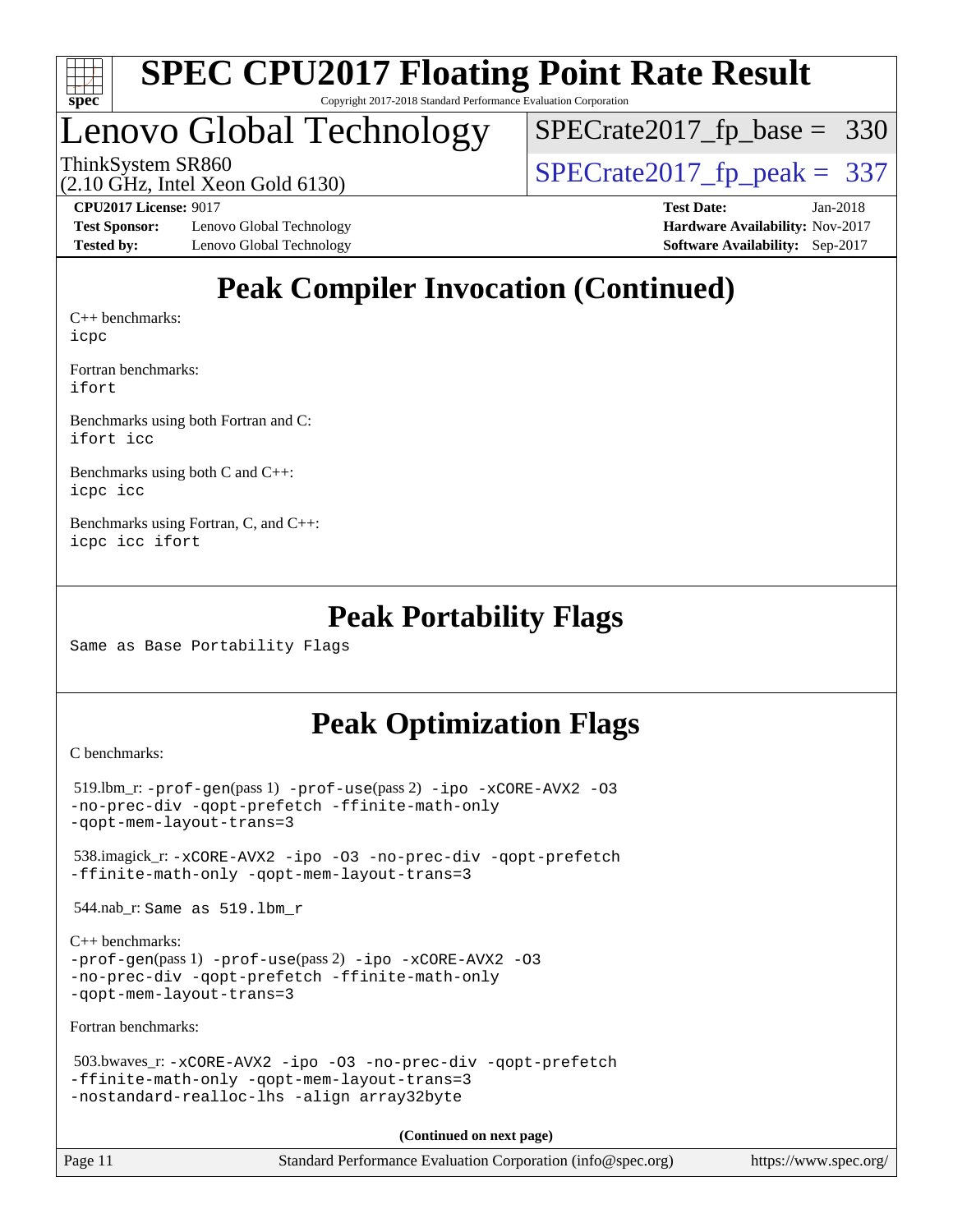

### Lenovo Global Technology

[SPECrate2017\\_fp\\_base =](http://www.spec.org/auto/cpu2017/Docs/result-fields.html#SPECrate2017fpbase) 330

(2.10 GHz, Intel Xeon Gold 6130)

ThinkSystem SR860<br>  $(2.10 \text{ GHz})$  Intel Xeon Gold 6130)

**[Test Sponsor:](http://www.spec.org/auto/cpu2017/Docs/result-fields.html#TestSponsor)** Lenovo Global Technology **[Hardware Availability:](http://www.spec.org/auto/cpu2017/Docs/result-fields.html#HardwareAvailability)** Nov-2017 **[Tested by:](http://www.spec.org/auto/cpu2017/Docs/result-fields.html#Testedby)** Lenovo Global Technology **[Software Availability:](http://www.spec.org/auto/cpu2017/Docs/result-fields.html#SoftwareAvailability)** Sep-2017

**[CPU2017 License:](http://www.spec.org/auto/cpu2017/Docs/result-fields.html#CPU2017License)** 9017 **[Test Date:](http://www.spec.org/auto/cpu2017/Docs/result-fields.html#TestDate)** Jan-2018

### **[Peak Optimization Flags \(Continued\)](http://www.spec.org/auto/cpu2017/Docs/result-fields.html#PeakOptimizationFlags)**

549.fotonik3d\_r: Same as 503.bwaves\_r

 554.roms\_r: [-prof-gen](http://www.spec.org/cpu2017/results/res2018q1/cpu2017-20180122-03013.flags.html#user_peakPASS1_FFLAGSPASS1_LDFLAGS554_roms_r_prof_gen_5aa4926d6013ddb2a31985c654b3eb18169fc0c6952a63635c234f711e6e63dd76e94ad52365559451ec499a2cdb89e4dc58ba4c67ef54ca681ffbe1461d6b36)(pass 1) [-prof-use](http://www.spec.org/cpu2017/results/res2018q1/cpu2017-20180122-03013.flags.html#user_peakPASS2_FFLAGSPASS2_LDFLAGS554_roms_r_prof_use_1a21ceae95f36a2b53c25747139a6c16ca95bd9def2a207b4f0849963b97e94f5260e30a0c64f4bb623698870e679ca08317ef8150905d41bd88c6f78df73f19)(pass 2) [-ipo](http://www.spec.org/cpu2017/results/res2018q1/cpu2017-20180122-03013.flags.html#user_peakPASS1_FOPTIMIZEPASS2_FOPTIMIZE554_roms_r_f-ipo) [-xCORE-AVX2](http://www.spec.org/cpu2017/results/res2018q1/cpu2017-20180122-03013.flags.html#user_peakPASS2_FOPTIMIZE554_roms_r_f-xCORE-AVX2) [-O3](http://www.spec.org/cpu2017/results/res2018q1/cpu2017-20180122-03013.flags.html#user_peakPASS1_FOPTIMIZEPASS2_FOPTIMIZE554_roms_r_f-O3) [-no-prec-div](http://www.spec.org/cpu2017/results/res2018q1/cpu2017-20180122-03013.flags.html#user_peakPASS1_FOPTIMIZEPASS2_FOPTIMIZE554_roms_r_f-no-prec-div) [-qopt-prefetch](http://www.spec.org/cpu2017/results/res2018q1/cpu2017-20180122-03013.flags.html#user_peakPASS1_FOPTIMIZEPASS2_FOPTIMIZE554_roms_r_f-qopt-prefetch) [-ffinite-math-only](http://www.spec.org/cpu2017/results/res2018q1/cpu2017-20180122-03013.flags.html#user_peakPASS1_FOPTIMIZEPASS2_FOPTIMIZE554_roms_r_f_finite_math_only_cb91587bd2077682c4b38af759c288ed7c732db004271a9512da14a4f8007909a5f1427ecbf1a0fb78ff2a814402c6114ac565ca162485bbcae155b5e4258871) [-qopt-mem-layout-trans=3](http://www.spec.org/cpu2017/results/res2018q1/cpu2017-20180122-03013.flags.html#user_peakPASS1_FOPTIMIZEPASS2_FOPTIMIZE554_roms_r_f-qopt-mem-layout-trans_de80db37974c74b1f0e20d883f0b675c88c3b01e9d123adea9b28688d64333345fb62bc4a798493513fdb68f60282f9a726aa07f478b2f7113531aecce732043) [-nostandard-realloc-lhs](http://www.spec.org/cpu2017/results/res2018q1/cpu2017-20180122-03013.flags.html#user_peakEXTRA_FOPTIMIZE554_roms_r_f_2003_std_realloc_82b4557e90729c0f113870c07e44d33d6f5a304b4f63d4c15d2d0f1fab99f5daaed73bdb9275d9ae411527f28b936061aa8b9c8f2d63842963b95c9dd6426b8a) [-align array32byte](http://www.spec.org/cpu2017/results/res2018q1/cpu2017-20180122-03013.flags.html#user_peakEXTRA_FOPTIMIZE554_roms_r_align_array32byte_b982fe038af199962ba9a80c053b8342c548c85b40b8e86eb3cc33dee0d7986a4af373ac2d51c3f7cf710a18d62fdce2948f201cd044323541f22fc0fffc51b6)

[Benchmarks using both Fortran and C](http://www.spec.org/auto/cpu2017/Docs/result-fields.html#BenchmarksusingbothFortranandC):

[-prof-gen](http://www.spec.org/cpu2017/results/res2018q1/cpu2017-20180122-03013.flags.html#user_CC_FCpeak_prof_gen_5aa4926d6013ddb2a31985c654b3eb18169fc0c6952a63635c234f711e6e63dd76e94ad52365559451ec499a2cdb89e4dc58ba4c67ef54ca681ffbe1461d6b36)(pass 1) [-prof-use](http://www.spec.org/cpu2017/results/res2018q1/cpu2017-20180122-03013.flags.html#user_CC_FCpeak_prof_use_1a21ceae95f36a2b53c25747139a6c16ca95bd9def2a207b4f0849963b97e94f5260e30a0c64f4bb623698870e679ca08317ef8150905d41bd88c6f78df73f19)(pass 2) [-ipo](http://www.spec.org/cpu2017/results/res2018q1/cpu2017-20180122-03013.flags.html#user_CC_FCpeak_f-ipo) [-xCORE-AVX2](http://www.spec.org/cpu2017/results/res2018q1/cpu2017-20180122-03013.flags.html#user_CC_FCpeak_f-xCORE-AVX2) [-O3](http://www.spec.org/cpu2017/results/res2018q1/cpu2017-20180122-03013.flags.html#user_CC_FCpeak_f-O3) [-no-prec-div](http://www.spec.org/cpu2017/results/res2018q1/cpu2017-20180122-03013.flags.html#user_CC_FCpeak_f-no-prec-div) [-qopt-prefetch](http://www.spec.org/cpu2017/results/res2018q1/cpu2017-20180122-03013.flags.html#user_CC_FCpeak_f-qopt-prefetch) [-ffinite-math-only](http://www.spec.org/cpu2017/results/res2018q1/cpu2017-20180122-03013.flags.html#user_CC_FCpeak_f_finite_math_only_cb91587bd2077682c4b38af759c288ed7c732db004271a9512da14a4f8007909a5f1427ecbf1a0fb78ff2a814402c6114ac565ca162485bbcae155b5e4258871) [-qopt-mem-layout-trans=3](http://www.spec.org/cpu2017/results/res2018q1/cpu2017-20180122-03013.flags.html#user_CC_FCpeak_f-qopt-mem-layout-trans_de80db37974c74b1f0e20d883f0b675c88c3b01e9d123adea9b28688d64333345fb62bc4a798493513fdb68f60282f9a726aa07f478b2f7113531aecce732043) [-nostandard-realloc-lhs](http://www.spec.org/cpu2017/results/res2018q1/cpu2017-20180122-03013.flags.html#user_CC_FCpeak_f_2003_std_realloc_82b4557e90729c0f113870c07e44d33d6f5a304b4f63d4c15d2d0f1fab99f5daaed73bdb9275d9ae411527f28b936061aa8b9c8f2d63842963b95c9dd6426b8a) [-align array32byte](http://www.spec.org/cpu2017/results/res2018q1/cpu2017-20180122-03013.flags.html#user_CC_FCpeak_align_array32byte_b982fe038af199962ba9a80c053b8342c548c85b40b8e86eb3cc33dee0d7986a4af373ac2d51c3f7cf710a18d62fdce2948f201cd044323541f22fc0fffc51b6)

[Benchmarks using both C and C++](http://www.spec.org/auto/cpu2017/Docs/result-fields.html#BenchmarksusingbothCandCXX): [-prof-gen](http://www.spec.org/cpu2017/results/res2018q1/cpu2017-20180122-03013.flags.html#user_CC_CXXpeak_prof_gen_5aa4926d6013ddb2a31985c654b3eb18169fc0c6952a63635c234f711e6e63dd76e94ad52365559451ec499a2cdb89e4dc58ba4c67ef54ca681ffbe1461d6b36)(pass 1) [-prof-use](http://www.spec.org/cpu2017/results/res2018q1/cpu2017-20180122-03013.flags.html#user_CC_CXXpeak_prof_use_1a21ceae95f36a2b53c25747139a6c16ca95bd9def2a207b4f0849963b97e94f5260e30a0c64f4bb623698870e679ca08317ef8150905d41bd88c6f78df73f19)(pass 2) [-ipo](http://www.spec.org/cpu2017/results/res2018q1/cpu2017-20180122-03013.flags.html#user_CC_CXXpeak_f-ipo) [-xCORE-AVX2](http://www.spec.org/cpu2017/results/res2018q1/cpu2017-20180122-03013.flags.html#user_CC_CXXpeak_f-xCORE-AVX2) [-O3](http://www.spec.org/cpu2017/results/res2018q1/cpu2017-20180122-03013.flags.html#user_CC_CXXpeak_f-O3) [-no-prec-div](http://www.spec.org/cpu2017/results/res2018q1/cpu2017-20180122-03013.flags.html#user_CC_CXXpeak_f-no-prec-div) [-qopt-prefetch](http://www.spec.org/cpu2017/results/res2018q1/cpu2017-20180122-03013.flags.html#user_CC_CXXpeak_f-qopt-prefetch) [-ffinite-math-only](http://www.spec.org/cpu2017/results/res2018q1/cpu2017-20180122-03013.flags.html#user_CC_CXXpeak_f_finite_math_only_cb91587bd2077682c4b38af759c288ed7c732db004271a9512da14a4f8007909a5f1427ecbf1a0fb78ff2a814402c6114ac565ca162485bbcae155b5e4258871) [-qopt-mem-layout-trans=3](http://www.spec.org/cpu2017/results/res2018q1/cpu2017-20180122-03013.flags.html#user_CC_CXXpeak_f-qopt-mem-layout-trans_de80db37974c74b1f0e20d883f0b675c88c3b01e9d123adea9b28688d64333345fb62bc4a798493513fdb68f60282f9a726aa07f478b2f7113531aecce732043)

```
Benchmarks using Fortran, C, and C++: 
-prof-gen(pass 1) -prof-use(pass 2) -ipo -xCORE-AVX2 -O3
-no-prec-div -qopt-prefetch -ffinite-math-only
-qopt-mem-layout-trans=3 -nostandard-realloc-lhs -align array32byte
```
### **[Peak Other Flags](http://www.spec.org/auto/cpu2017/Docs/result-fields.html#PeakOtherFlags)**

[C benchmarks](http://www.spec.org/auto/cpu2017/Docs/result-fields.html#Cbenchmarks):  $-m64 - std = c11$  $-m64 - std = c11$ [C++ benchmarks:](http://www.spec.org/auto/cpu2017/Docs/result-fields.html#CXXbenchmarks) [-m64](http://www.spec.org/cpu2017/results/res2018q1/cpu2017-20180122-03013.flags.html#user_CXXpeak_intel_intel64_18.0_af43caccfc8ded86e7699f2159af6efc7655f51387b94da716254467f3c01020a5059329e2569e4053f409e7c9202a7efc638f7a6d1ffb3f52dea4a3e31d82ab) [Fortran benchmarks](http://www.spec.org/auto/cpu2017/Docs/result-fields.html#Fortranbenchmarks): [-m64](http://www.spec.org/cpu2017/results/res2018q1/cpu2017-20180122-03013.flags.html#user_FCpeak_intel_intel64_18.0_af43caccfc8ded86e7699f2159af6efc7655f51387b94da716254467f3c01020a5059329e2569e4053f409e7c9202a7efc638f7a6d1ffb3f52dea4a3e31d82ab) [Benchmarks using both Fortran and C](http://www.spec.org/auto/cpu2017/Docs/result-fields.html#BenchmarksusingbothFortranandC):  $-m64$   $-std=cl1$ [Benchmarks using both C and C++](http://www.spec.org/auto/cpu2017/Docs/result-fields.html#BenchmarksusingbothCandCXX):  $-m64 - std= c11$  $-m64 - std= c11$ [Benchmarks using Fortran, C, and C++:](http://www.spec.org/auto/cpu2017/Docs/result-fields.html#BenchmarksusingFortranCandCXX)  $-m64 - std = c11$  $-m64 - std = c11$